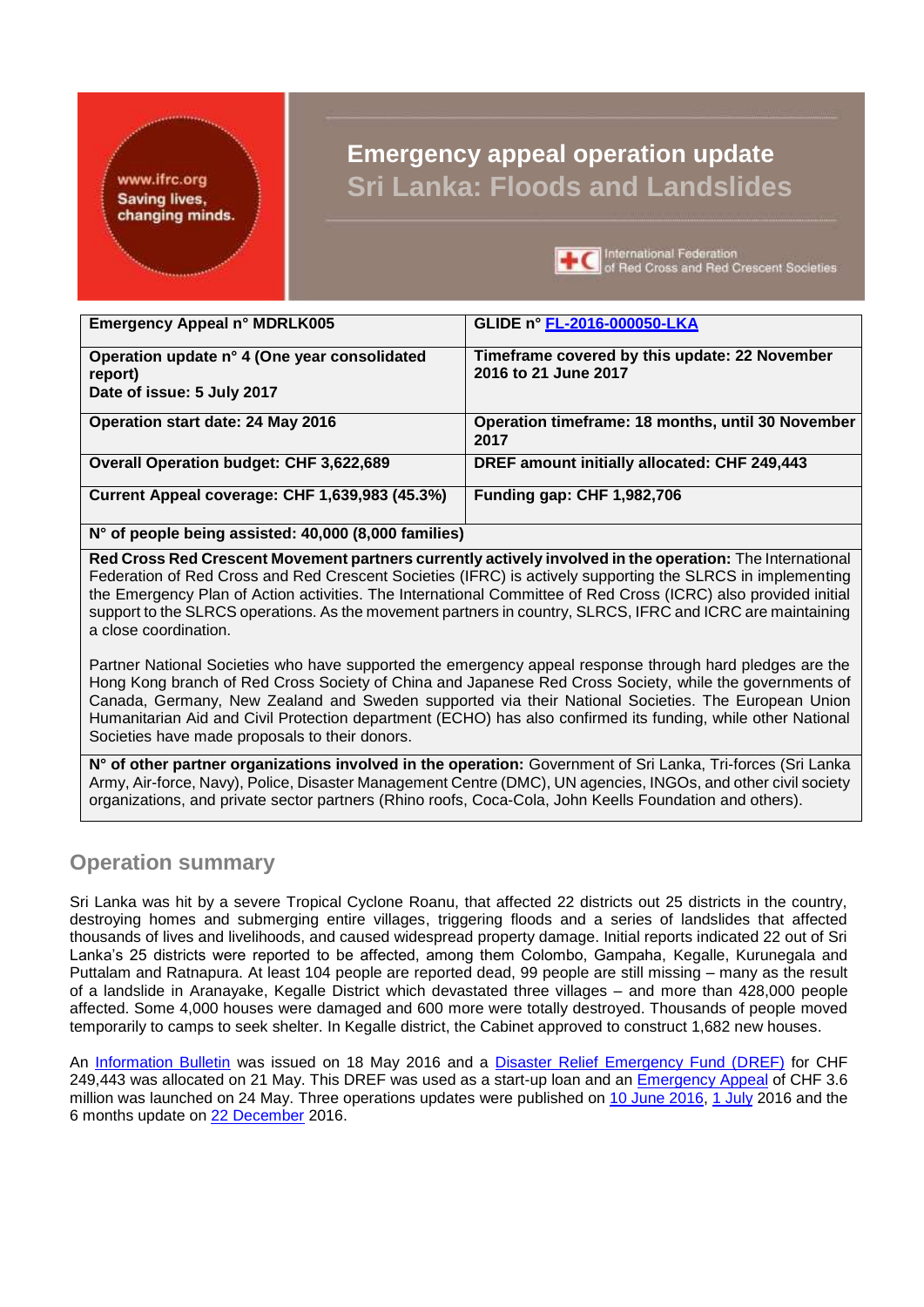SLRCS teams have completed the distribution of non-food relief items (NFRI). SLRCS also provided additional relief efforts such as food distribution and addition NFRI with bilateral support from ICRC, PNS and external partnerships outside the scope of this emergency appeal. Detailed assessment is being analysed and activities continue at the camps where the floods-affected population remain. The Government has assigned four camps to the SLRCS to manage in Kegalle – namely Pallepamunuwa and Narangammana in Aranayake DS division and Thunbage and Kalupahanawatta in Bulathkohupitiya DS division. SLRCS has provided first aid services at the camps through mobile clinics and Water and Sanitation support together with other partners. Two National Disaster Response Team (NDRT) members have been deployed to Kegalle to support Kegalle branch with its response. Well cleaning program, medical camps and the house cleaning and disinfection activities continue in all the affected districts. Currently, beneficiary selection criteria for livelihoods support is also being developed.



Well rehabilitated during early recovery stage. *(Photo: SLRCS)*

SLRCS response operation is mainly covering three districts:

- *Colombo:* urban response to the flood affected population (mostly people living in slums around Colombo, but also other areas such as Homagama and Kaduwela divisional secretariat (DS) also affected). The operation went into recovery stage. All population is back to their normal living quarters.
- *Gampaha:* semi-urban area. SLRCS is providing support to the flood affected population in two of the "Divisional Secretary's Division", in Biyagama and Dompe. In that area, the waters are back to normal levels and all operation concentrates on recovery efforts.
- *Kegalle:* rural area most affected by the landslides, with people displaced in temporary camps.

The relief operation moved into recovery phase, with a focus on livelihoods support. Changes within the evolving situation were being monitored. The implementation of the recovery shelter component was put on hold due to the lack of funds and that whereby affected families can apply for conditional grants for purchasing land and constructing houses provided by the Government of Sri Lanka (GoSL)

# **Coordination and partnerships**

### **Movement response**

SLRCS has a longstanding working collaboration with the IFRC and the International Committee of Red Cross (ICRC) in implementing various programs, including during conflict situations. Movement Coordination meetings involving SLRCS, IFRC and ICRC are regularly organized.

Since the disaster, ICRC and IFRC have been working together in close coordination to provide technical support to SLRCS and sharing information at regional and sub-regional levels. The IFRC CCST in Delhi and the APRO are also providing further coordination support for information sharing for resource mobilization across the Movement partners. The New Delhi CCST regional programs coordinator has been deployed for a period of three weeks to provide surge support to the operation. An IFRC operation manager has been leading this operation since September 2016. An RDRT from Asia Pacific region is based in the country to provide field support to the activities being implemented in the four camps of Kegalle. German RC is also supporting the operation while a water and sanitation specialist is currently in the country.

Although there is no active PNS in Sri Lanka for regular programming, SLRCS received some support from some PNS outside the scope of this operation:

- Singapore Red Cross provision of 1,000 kitchen sets, 2,000 exercise books, 1,000 sleeping mats, 1,500 pairs of slippers, 1,000 bed sheets, and 250 baby relief packs.
- UAE Red Crescent provision of dry rations, medicines for 10 health camps, 12.5 tons of rice, dhal and tins and distributed in Kolonnawa (Colombo), Biyagama and Dompe (Gampaha).
- Turkish Red Crescent provision of ladies' undergarments in Kegalle, 20 tents, 100 solar lamps and 100 blankets.

In addition, the Red Cross Society of China supported the Chinese government in their inter-governmental support with temporary shelter activities. Chinese government has made direct donations to SLRCS.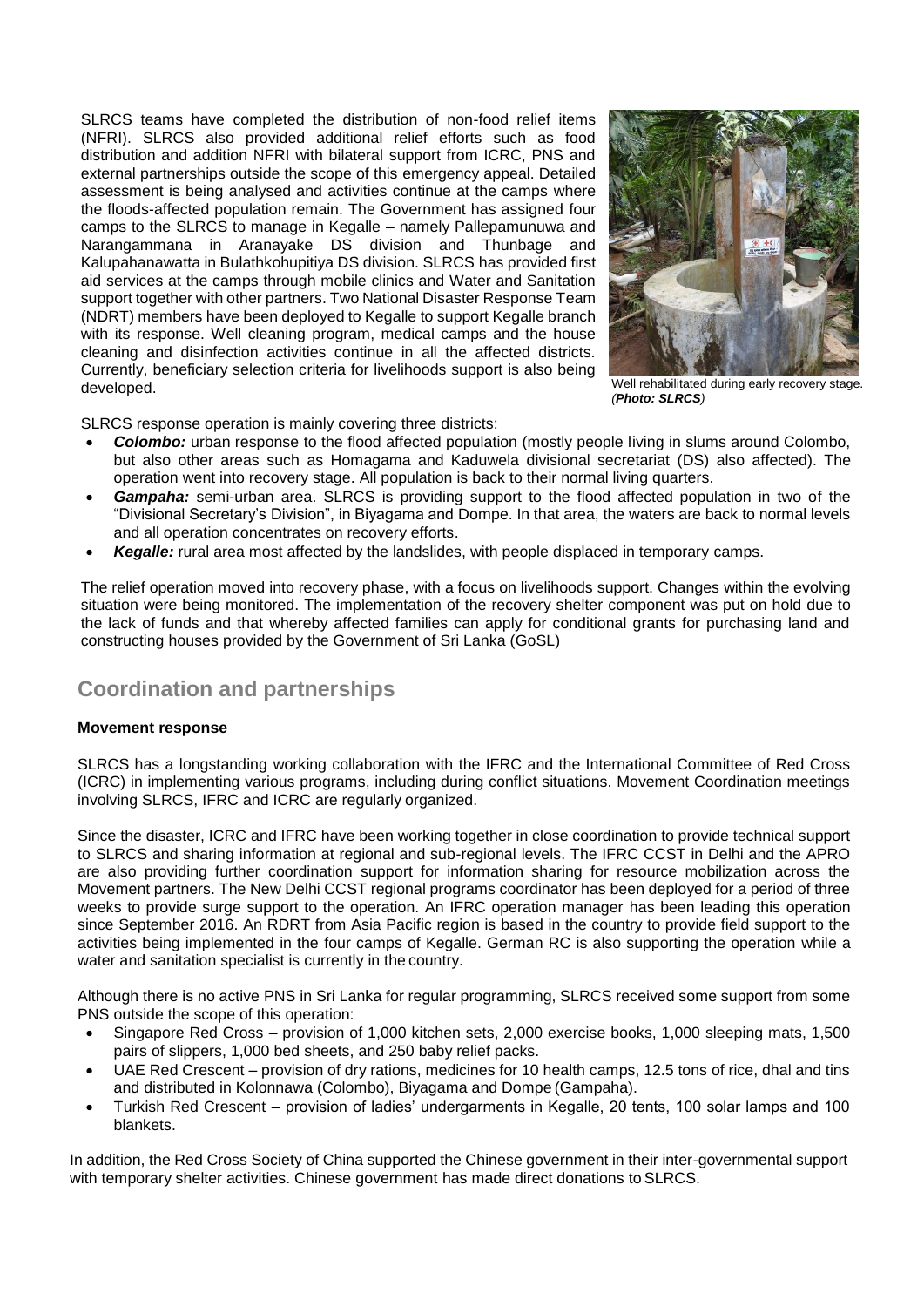### **Non-Movement response**

The military and the civil defence forces have completed their operation. SLRCS in coordination with Divisional Secretariats and Government officers has completed a well cleaning program that is being implemented across the affected areas. Parts of that program have been funded from sources outside the EA. The cleaned wells were certified safe for use by the Government Public Health Inspectors and a sticker carrying the beneficiary number and SLRCS and partner logos were placed on every cleaned well to ensure that all identified wells had come under the well cleaning program and to avoid duplication of wells.

In addition, a livelihoods assessment of low income communities located in flood prone areas has been initiated by the Government. Discussions are also ongoing regarding the support from Government to reallocate some of the landslides affected families to new locations. The Government has provided new houses to the affected victims of landslides. A program to evacuate families from high risk zones is ongoing. Several I/NGO's, UN agencies and external partners are providing support to the floods-affected victims:

- A UN USD 4.3 million CERF was released to humanitarian partners including IOM, UNFPA, UN-Habitat, UNICEF, WFP and WHO to provide shelter, health facilities rehabilitation, food and water and sanitation support to the affected population. SLRCS secured funding for the procurement of mosquito nets from UNHABITAT, which successfully got CERF funding for the flood operation.
- SLRCS was assigned the responsibility of completing WASH requirement of all camps in Kegalle and up to now 48 toilets completed with the funding and technical support from OXFAM.
- WHO is providing first life-saving medical interventions and early recovery activities.
- UNICEF and WHO are mobilizing water and sanitation relief assistance together with MoH.
- Oxfam is working in partnership with SLRCS mainly focusing on WASH activities.
- Other organizations present in the response and rehabilitation interventions are: Plan International, Child Fund, CARE and ACTED.
- SLRCS concealed local partnerships with John Keells Foundation and Coca Cola for wells cleaning and Hela Clothing for food and clothes distribution.

Government had identified safer land to relocate some families who were displaced in Kegalle district. It was agreed to provide monetary support to construct houses for some beneficiaries which its process is progressing. SLRCS continues activities with OXFAM mainly focussing wash activities. SLRCS maintain very close collaboration and coordination with government authorise at national and local level for its relief and recovery efforts.

UNHABITAT partnered with SLRCS mainly to implement its relief activities focussing distribution of NFRI for 13,500 beneficiary households.

# **Operational implementation**

### **Overview**

Sri Lanka Red Cross Society (SLRCS) has assisted approximately 140,000 flood-affected people since the onset of the floods. As the situation unfolded, SLRCS branches activated their community-based disaster response teams (CBDRT or Village Disaster Management Committees) and branch disaster response teams (BDRTs) which have been supporting operations since 14 May with more than 400 volunteers.

Along the first phase of relief distributions, the focus of the branches has been for health and WASH with its medical camps (mobile clinics), well cleaning as well as RFL activities in collaboration with ICRC. SLRCS has held First Aid Camps throughout the Colombo district to inundated victims. In medical camps patients were treated for cuts, bruises and other injuries sustained with the severe flood condition. First aid camp in Colombo were established in Kelani bridge Sedawatta, Wellampitiya Police, Thotalanga Kalupalama, Kolonnawa, Thotalanga flats, Wellampitiya Junction, Parama Dharmodaya Pirivena and Ranala PrajaShalawa.

In Gampaha, mobile medical teams provided first assistance mainly in the two targeted DS divisions (Biyagama and Dompe). SLRCS volunteers were also deployed to provide first aid and relief assistance to isolated areas of Malwana, Yabaraluwa, Mabima, Bollagala, Delgoda and Gonawala.

In Kegalle, SLRCS medical/PSP/counselling teams are still providing assistance in four camps managed by the NS and where people are still displaced as of June 2017, due to the high risk zones: Pallepamunuwa and Narangammana in Aranayake DS division and Thunbage and Kalupahanawatta in Bulathkohupitiya DS division. The intervention has changed from pure medical support to more psychosocial program (PSP) and counselling towards the inhabitants of the camp.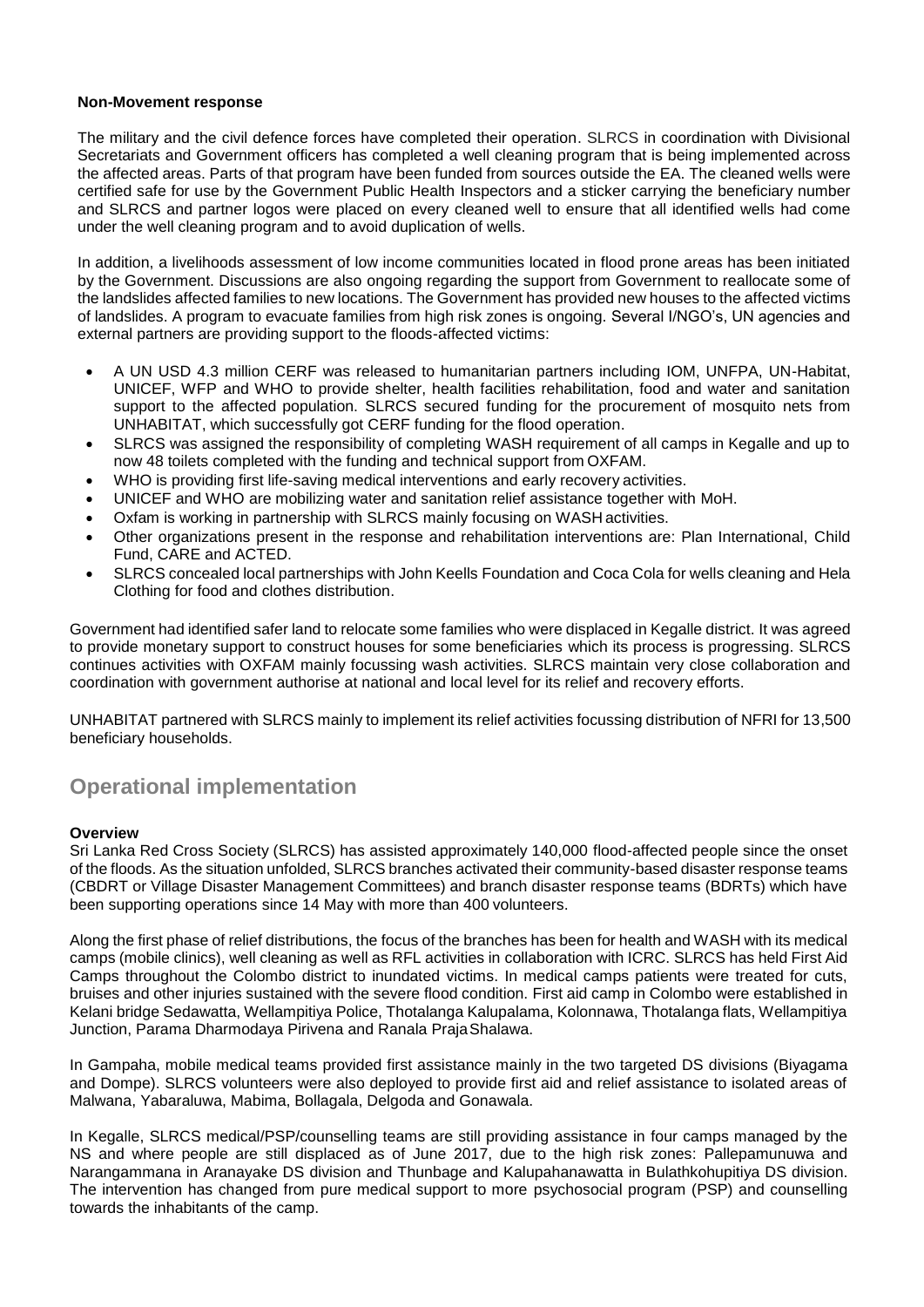The planned shelter activities under transitional shelter (Outcome 2) as highlighted in the plan of action will not be undertaken for the time being, due to lack of funding of the appeal. The gaps will however be addressed by GoSL and other stakeholders. It should also be recognized that the approach selected by the GoSL and the other stakeholders is costlier than the initial Appeal budget for the component. SLRCS has started the contruction of one house with funds outside this appeal and will reconsider to support in this area if funding is made available.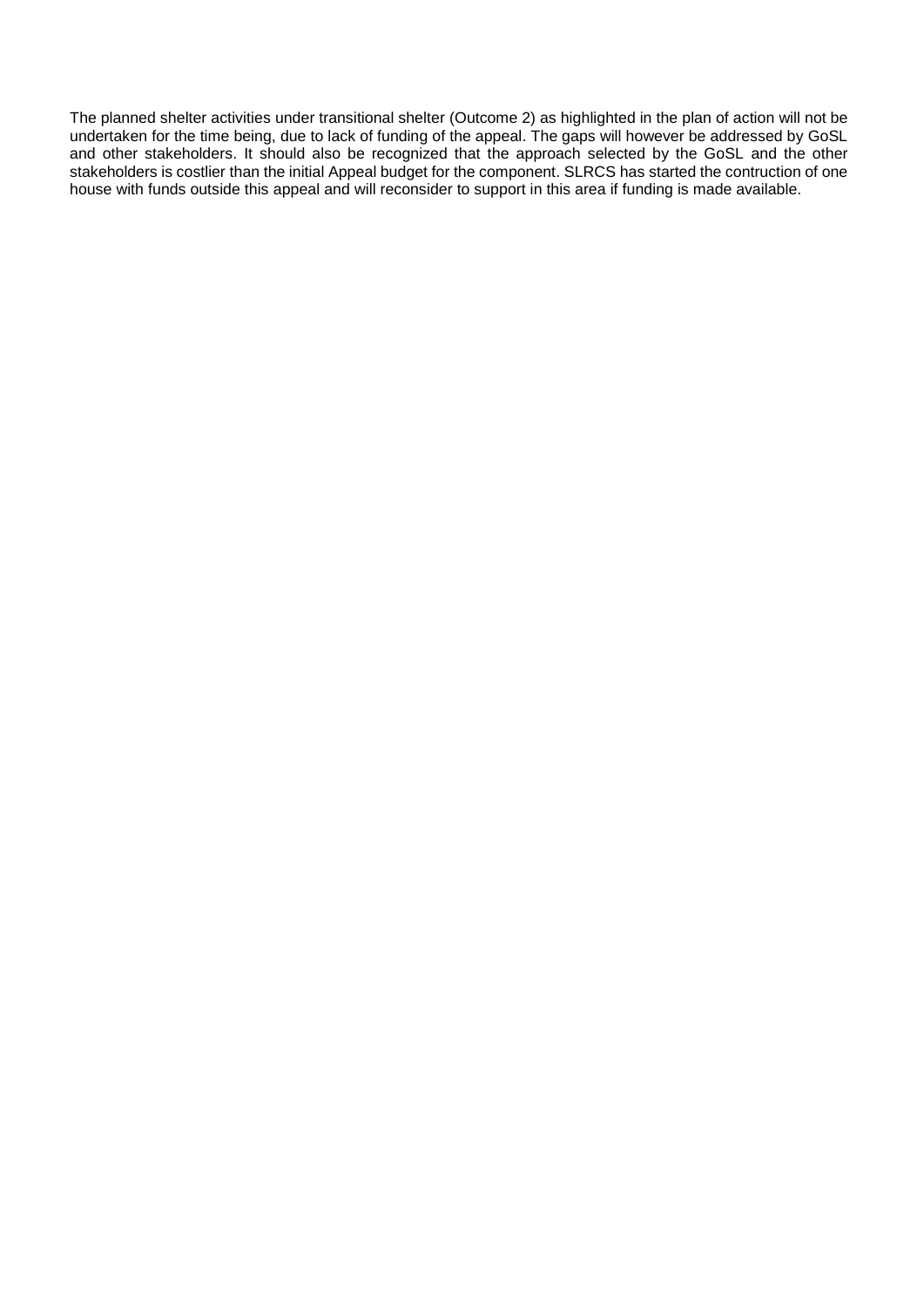# **Operational progress**

| <b>Emergency shelter and non-food relief items</b>                                                                                                                                                                   |            |                                             |                                                     |
|----------------------------------------------------------------------------------------------------------------------------------------------------------------------------------------------------------------------|------------|---------------------------------------------|-----------------------------------------------------|
| Outcome 1: The immediate shelter and settlement needs of the target population are met                                                                                                                               |            |                                             |                                                     |
| Output 1.1: Essential household items are provided to the target population.                                                                                                                                         |            |                                             |                                                     |
| <b>Activities planned</b>                                                                                                                                                                                            |            | <b>Is</b><br>Implementation<br>on Time?     | Progress (%)                                        |
|                                                                                                                                                                                                                      | <b>Yes</b> | <b>No</b>                                   |                                                     |
| 1.1.1 Identify, register, verify beneficiaries for distributions                                                                                                                                                     | X          |                                             | 100%                                                |
| 1.1.2 Procure non-food relief items adequate to meet the needs of 5,000<br>households                                                                                                                                | X          |                                             | 100%                                                |
| 1.1.3 Mobilize volunteers and provide orientation on distribution<br>protocols                                                                                                                                       | X          |                                             | 100%                                                |
| 1.1.4 Distribute non-food relief items to 5,000 households,<br>complimented with<br>first aid kits to 2,500 households<br>baby kits to 2,000 households<br>school items to 10,000 school-going children<br>$\bullet$ | X          |                                             | 100%<br>100%<br>80%                                 |
| 1.1.5 Undertake post-distribution monitoring                                                                                                                                                                         | X          |                                             | 80%                                                 |
| Output 1.2: Emergency shelter assistance is provided to the target population.                                                                                                                                       |            |                                             |                                                     |
| 1.2.1 Identify, register, verify beneficiaries for distributions                                                                                                                                                     | X          |                                             | 100%                                                |
| 1.2.2 Procure tarpaulins and ropes (2 per family) adequate to meet the<br>needs of 500 households                                                                                                                    | X          |                                             | 100%                                                |
| 1.2.3 Mobilize volunteers and provide orientation on distribution<br>protocols                                                                                                                                       | X          |                                             | 100%                                                |
| 1.2.4 Distribute tarpaulins and ropes to 500 households                                                                                                                                                              | X          |                                             | Pre-<br>positioned at<br><b>SLRCS</b><br>warehouses |
| 1.2.5 Undertake post-distribution monitoring                                                                                                                                                                         | X          |                                             | 100%                                                |
| Outcome 2: The target population has attained durable shelter solutions                                                                                                                                              |            |                                             |                                                     |
| Output 2.1: Durable shelter solutions that meet agreed standards are provided to the target families.                                                                                                                |            |                                             |                                                     |
| <b>Activities planned</b>                                                                                                                                                                                            |            | $\mathsf{ls}$<br>Implementation<br>on Time? | Progress (%)                                        |
|                                                                                                                                                                                                                      | <b>Yes</b> | <b>No</b>                                   |                                                     |
| 2.1.1 Define beneficiary selection criteria in coordination and<br>collaboration with the government                                                                                                                 |            | X                                           | Not started<br>(no funds)                           |
| 2.1.2 Select target households according to set criteria and prepare<br>beneficiary lists                                                                                                                            |            | X                                           | Not started<br>(no funds)                           |
| 2.1.3 Organize awareness raising campaigns and training sessions on<br>safer shelter construction techniques                                                                                                         |            | X                                           | Not started<br>(no funds)                           |
| 2.1.4 Provide conditional cash transfers (CHF 5,000) in tranches to<br>enable 250 households to build through an owner-driven approach                                                                               |            | X                                           | Not started<br>(no funds)                           |
| 2.1.5 Undertake monitoring to approve further instalments of conditional<br>cash transfers to compliant households                                                                                                   | X          |                                             | Not started<br>(no funds)                           |

Not started (no funds)

2.1.6 Undertake monitoring to ensure that target households have

2.1.6 Undertake monitoring to ensure that target households have  $X$  rebuilt to appropriate quality and standard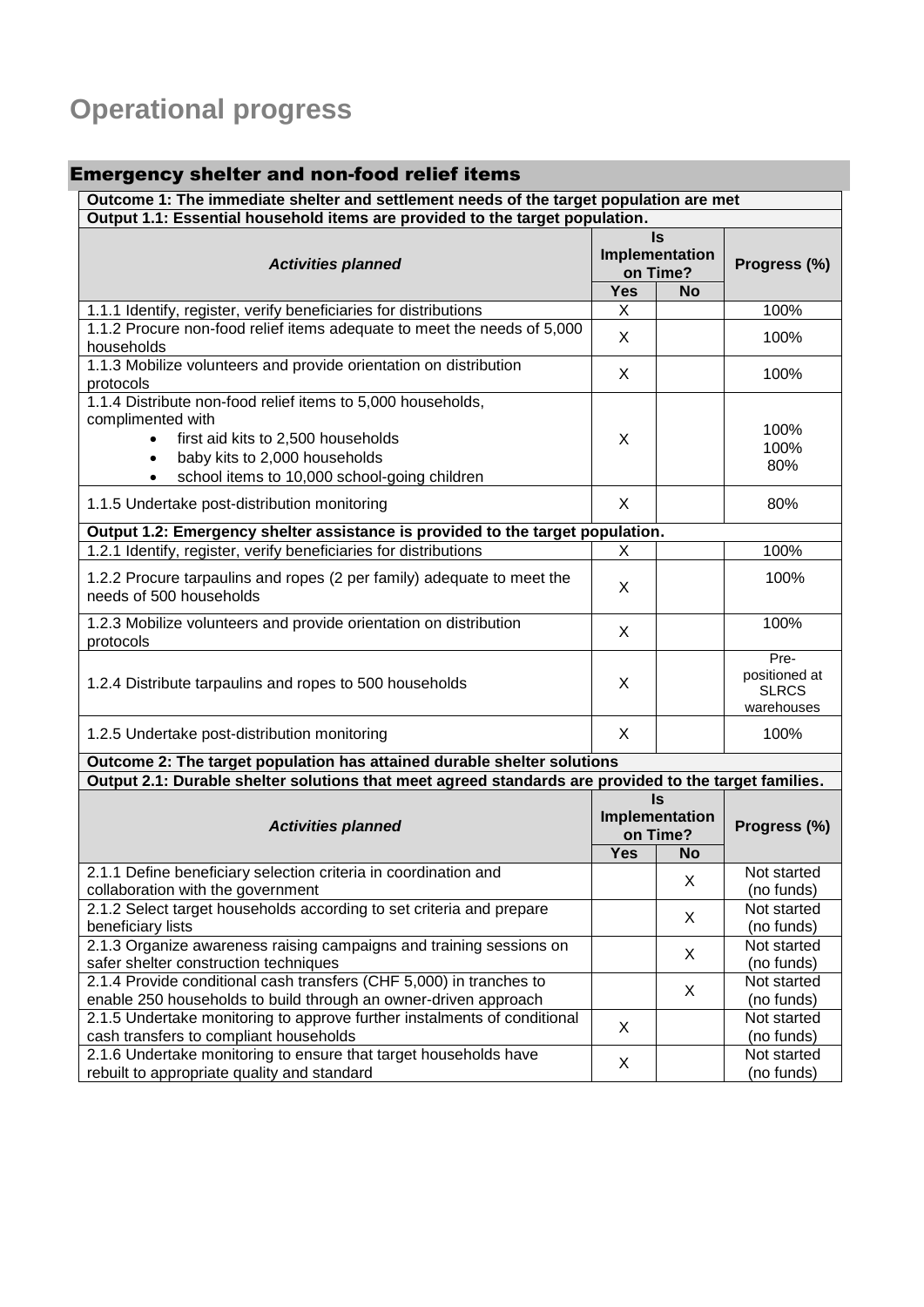### Progress towards outcomes

### **Outcome 1:**

SLRCS distributed its current stocks available from headquarters and branches. The quantities of items distributed are outlined in the table below. Displaced persons were prioritised to receive support for the first relief distribution phase.

In Colombo, non-food relief items were distributed first in the Koratota Kolonnawa area which was one of the worst hit by flooding. Packages consisting of towels, mats, sarongs, bed sheets, sanitary items, towels, toothpaste, brushes and other items for regular use to be used in the long term were provided.

In Gampaha, SLRCS distributed NFRIs to the affected floods population, mostly around the two DS divisions selected after the assessment completed by the Government and the NS.

In Kegalle, distributions have been conducted in the camps, mostly in the four sites that are managed by SLRCS, namely Pallepamunuwa and Narangammana in Aranayake DS divison and Thunbage and Kalupahanawatta in Bulathkohupitiya DS division.

To strengthen SLRCS preparedness for future disasters, the Appeal supported the procurement of NFRIs to replenish SLRCS contingency stocks. Below are the summary of items that have been procured and replenished in the warehouses of SLRCS. The numbers of emergency shelter items were increased (from 1,000 to 1,500 for tarpaulins and ropes) as it became clear that the longer term shelter program would not progress due to lack of funding.

| <b>Items</b>       | <b>Unit</b> | Quantity | <b>Items</b>                   | <b>Unit</b> | Quantity |
|--------------------|-------------|----------|--------------------------------|-------------|----------|
| Tents              | <b>Nos</b>  | 30       | Baby kit                       | Unit        | 2,000    |
| Tarpaulins         | Piece       | 1,500    | Exercise books                 | Piece       | 30,000   |
| Rope               | Piece       | 1,500    | School bags                    | Piece       | 3,000    |
| Sarong             | Piece       | 5,000    | Kitchen sets                   | Unit        | 2,500    |
| Kaftan             | Piece       | 5,000    | Water tanks                    | Unit        | 30       |
| <b>Towels</b>      | Piece       | 10.000   | First aid kits                 | Unit        | 2,500    |
| <b>Bed sheets</b>  | Piece       | 10,000   | Ferry                          | <b>Nos</b>  | 2        |
| Mats               | Piece       | 10.000   | <b>Rubber Dingy boats</b>      | <b>Nos</b>  | 2        |
| <b>Buckets</b>     | Unit        | 5,000    | Engine - Rubber Dingy<br>boats | <b>Nos</b>  | 2        |
| Lanterns           | Unit        | 5,000    | Safety jackets                 | <b>Nos</b>  | 50       |
| Adult relief packs | Unit        | 2,500    |                                |             |          |

### **Outcome 2:**

Since the last update, the original shelter recovery activities planned on the emergency appeal have not started due to lack of funds. Until now, we have not received earmarked pledges for the shelter interventions. Although GoSL has completed identification of beneficiaries for permanent housing, the proposed housing structure (apartments) was not acceptable due to cultural and land rights issues. The Government proposed to construct a housing society (apartments) where all affected people will be given out flats but none would have rights over the land. Permanent housing has been delayed awaiting final clearances from the government, which is primarily linked with lack of policy on housing in such cases. Emergency and transitional shelter (tarpaulins and 26 tents) were provided in Bulathkohupitiya DS division (Kegalle District). In the overall response, the GoSL has allocated funds for the purchase of land and the construction of permanent houses. If the Red Cross wants to play a role in permanent housing, an additional appeal for funds ought to be made. In some locations, permanent housing construction has started, but this covers a small percentage of the overall housing needs. Additionally, permanent houses would not be constructed in the same location where they were earlier, as they were destroyed by landslides. Since habitation in the affected areas is closely linked with livelihood opportunities, the livelihood intervention for the affected people assumes more significance.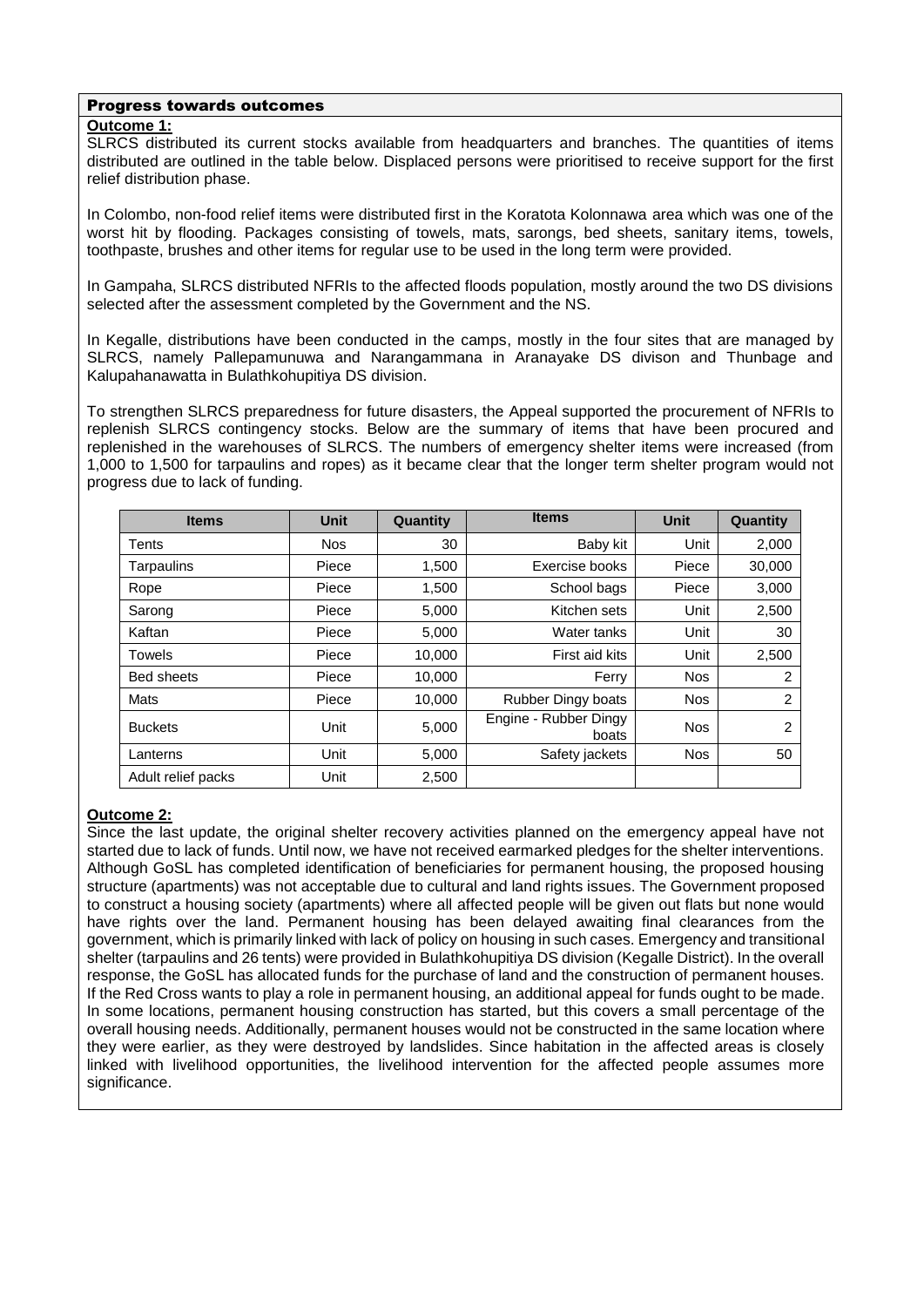### Livelihoods

### **Outcome 3: Economic security of the target worst-affected households is restored. Output 3.1: Affected households have restored livelihoods after receiving working capital to resume activities.**

| <b>Activities planned</b>                                                                                                                                       | <b>Is</b><br>Implementation<br>on Time? |           | Progress (%)                                                                                                   |
|-----------------------------------------------------------------------------------------------------------------------------------------------------------------|-----------------------------------------|-----------|----------------------------------------------------------------------------------------------------------------|
|                                                                                                                                                                 | <b>Yes</b>                              | <b>No</b> |                                                                                                                |
| 3.1.1 Conduct assessment to ensure that local markets are accessible<br>and able to supply livelihoods inputs                                                   | X                                       |           | Activity<br>cancelled                                                                                          |
| 3.1.2 Consult and agree the criteria for selection of target households<br>(through a participatory process)                                                    | X                                       |           | 100%                                                                                                           |
| 3.1.3 Select beneficiary households, prepare beneficiary lists and<br>sensitize them on the assistance process                                                  | X                                       |           | 100%                                                                                                           |
| 3.1.4 Conduct a baseline survey of household income and expenditure                                                                                             | X                                       |           | 100%                                                                                                           |
| 3.1.5 Engage target households in business plan process (including<br>agriculture, livestock and small businesses)                                              | X                                       |           | 90%                                                                                                            |
| 3.1.6 Provide cash transfers (CHF 400) to 600 households in two<br>instalments, for restoring or diversifying income generation sources to<br>target households | X                                       |           | 55%<br>(second<br>instalment<br>transfers in<br>progress-<br>completed for<br>51 families)                     |
| 3.1.7 Undertake monitoring to ensure that households and groups that<br>receive assistance have utilized them for intended purpose                              | X                                       |           | 60%<br>(7 monitoring<br>meetings out of<br>planned 12 are<br>complete and<br>reports are<br>being<br>compiled) |
| 3.1.8 Undertake end-line assessment of household income and<br>expenditure                                                                                      | X                                       |           | 0%<br>(Will initiate<br>end of July as<br>planned)                                                             |

### Progress towards outcomes

According to the Government between 25,000 to 30,000 businesses may have been impacted by the disaster. Therefore, there is a need for early recovery and livelihoods activities.

Criteria selection for livelihoods support is different in every targeted district. For example, in Kegalle one of the criteria to be selected for livelihoods support is the population who completely lost their houses (266, according with Government data) and cannot return home. But other families have lost their crops and livelihoods and detailed assessment need to be conducted to identify their needs. SLRCS started livelihoods program in Colombo, Gampaha and Kegalle. A total of 600 families will be targeted in the three districts – Colombo (100), Gampaha (100) and Kegalle (400) over a period of time starting December 2016 till October 2017.

SLRCS has decided and agreed not to proceed with market analysis as the amount of livelihoods grant is already decided at the time of submitting the proposal. An orientation session to branches and stakeholders has been completed in all three districts. The implementation will be in batches ensure the quality of service delivery. A total of 575 families have been identified as the target beneficiaries so far with 25 more to be identified shortly. First instalment of LKR 30,000 was transferred to all the 575 families identified. Second instalment was also released for 51 families. SLRCS has undertaken monitoring to ensure that households and groups that receive assistance have utilized them for intended purpose and have completed 7 monitoring meetings out of the total planned 12 meetings. End line assessments will be undertaken from end of July onwards, to assess the impact of this intervention.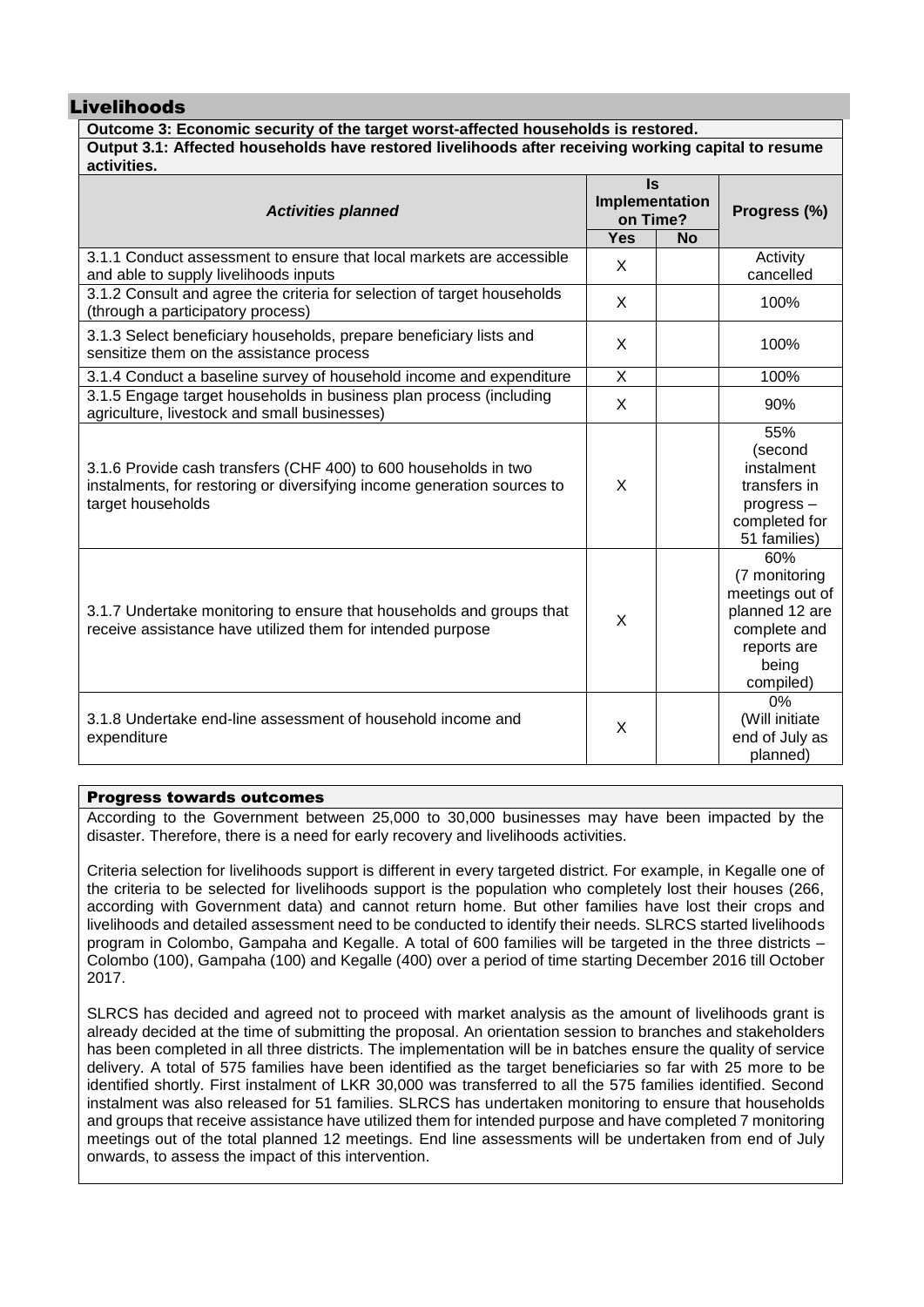### Water, sanitation, and hygiene

**Outcome 4: The immediate reduction in risk of waterborne and water related diseases in targeted communities**

**Output 4.1: Daily access to safe water which meets Sphere and WHO standards is provided to target people.**

| <b>Activities planned</b>                                                                                                                                                                         |                         | $\mathsf{ls}$              |                               |  |
|---------------------------------------------------------------------------------------------------------------------------------------------------------------------------------------------------|-------------------------|----------------------------|-------------------------------|--|
|                                                                                                                                                                                                   |                         | Implementation<br>on Time? | Progress (%)                  |  |
|                                                                                                                                                                                                   | <b>Yes</b>              | <b>No</b>                  |                               |  |
| 4.1.1 Coordinate with the authorities to ensure affected people in camps<br>have access to safe water                                                                                             | X                       |                            | 100%                          |  |
| 4.1.2 Distribute water treatment tablets in camps and affected<br>communities                                                                                                                     | X                       |                            | 100%                          |  |
| 4.1.3 Provide safe water storage containers to target families in camps<br>and affected communities                                                                                               | X                       |                            | 100%                          |  |
| 4.1.4 Procure and install 30 water tanks (2,000L) in 15 camps                                                                                                                                     | $\overline{X}$          |                            | 100%                          |  |
| 4.1.5 Monitor the installation of water tanks                                                                                                                                                     | $\overline{\mathsf{x}}$ |                            | 100%                          |  |
| 4.1.6 Cleaning of 1,000 wells                                                                                                                                                                     | $\overline{X}$          |                            | 100%                          |  |
| Output 4.2: Target population is provided with access to adequate sanitation facilities meeting                                                                                                   |                         |                            |                               |  |
| Sphere standards.                                                                                                                                                                                 |                         |                            |                               |  |
| 4.2.1 Procure materials adequate for building 10 permanent community<br>latrines                                                                                                                  | X                       |                            | 10%                           |  |
| 4.2.2 Mobilize community members to build 10 permanent community<br>latrines                                                                                                                      | X                       |                            | 10%                           |  |
| 4.2.3 Monitor the building of 10 permanent community latrines                                                                                                                                     | $\mathsf{X}$            |                            | 10%                           |  |
| Output 4.3: Hygiene promotion activities which meet Sphere standards provided to target population.                                                                                               |                         |                            |                               |  |
| 4.3.1 Mobilize and (re)train volunteers and train them on the PHAST<br>methodology                                                                                                                |                         | X                          | Rescheduled                   |  |
| 4.3.2 Identify 5,000 households (25,000 people) to be reached with<br>hygiene promotion through the PHAST methodology                                                                             |                         | X                          | Rescheduled                   |  |
| 4.3.3 Promote environmental sanitation through shramadana (volunteer<br>community labour) during PHAST sessions                                                                                   |                         | X                          | Rescheduled                   |  |
| 4.3.4 Reproduce information, education and communication materials<br>for hygiene promotion                                                                                                       |                         | X                          | 25%<br>(re-design<br>process) |  |
| 4.3.5 Conduct hygiene promotion activities using the PHAST<br>methodology in target communities                                                                                                   |                         | X                          | Rescheduled                   |  |
| 4.3.6 Monitor hygiene practices in target communities, camps and<br>shelters through knowledge, attitude and practice (KAP) surveys (final<br>measure after 9 months and before end of operation) |                         | X                          | Rescheduled                   |  |

### Progress towards outcomes

### Output 4.1:

Activity 4.1.2, 4.1.3 and 4.1.5. are supported through Oxfam funding. As a result from the findings and urgent needs, the SLRCS teams have been prioritizing well cleaning. This activity has now been completed and 700 wells have been cleaned in Colombo district and 533 in Gampaha districts.

### Output 4.2:

All 50 emergency toilets have been installed in the camp with the support of Oxfam and other partners. When the last update was published, the plans were to build permanent community latrines in Colombo district. Locations have been identified and the tendering was in progress. Currently, the plans have been revised to utilise these funds for a mini water project in Kegalle district that will benefit 54 families.

### Output 4.3:

In Kegalle, hygiene promotion activities have been conducted in the camps managed by SLRCS and distribution of dust bins have been completed. Implementation of PHAST activities have been rescheduled to start in mid June, 2017. These activities will be implemented in Kegalle, Kurunagalam and Puttalam.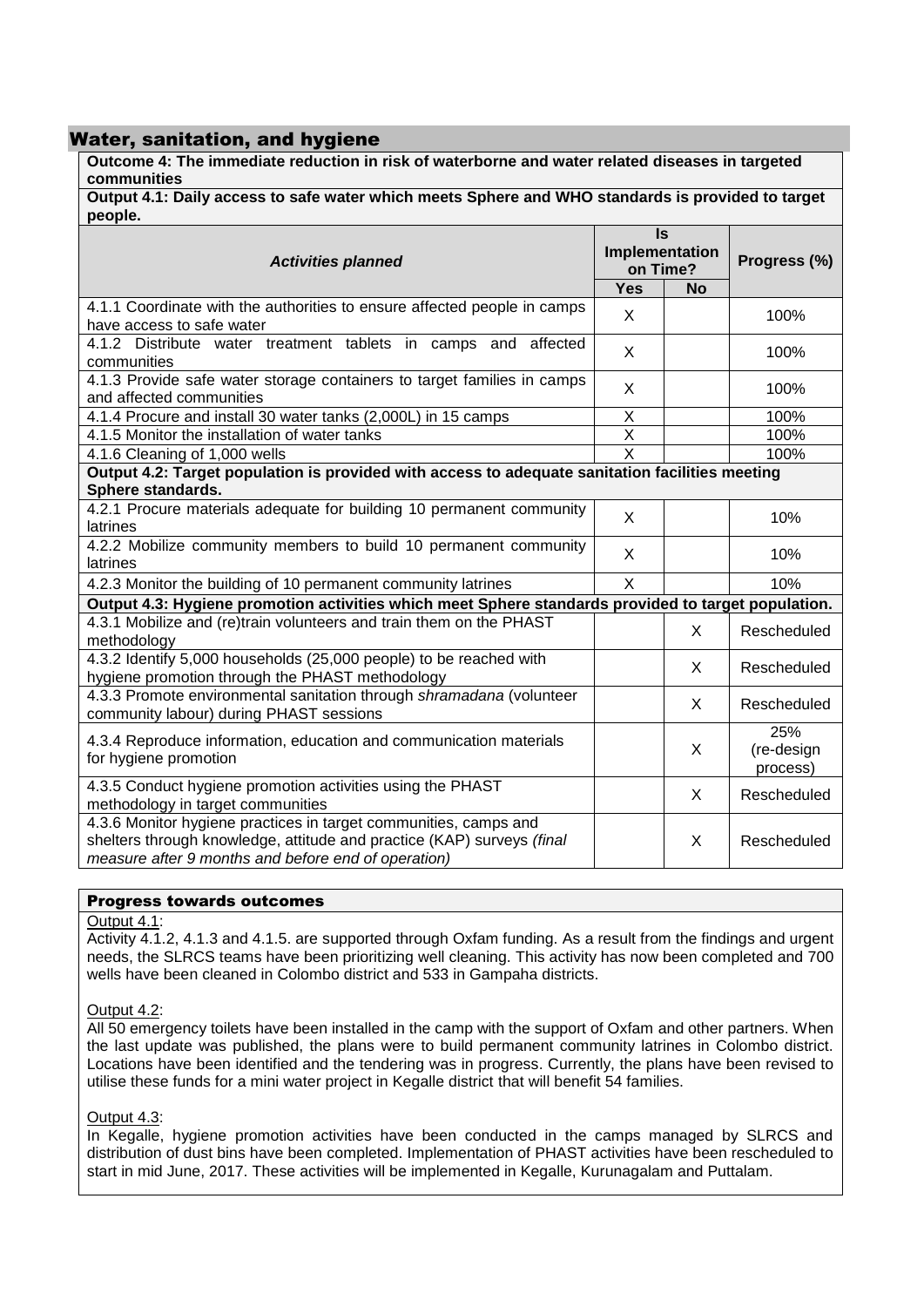### Health & care

**Outcome 5: The immediate and medium-term risks to the health of affected populations are reduced Output 5.1: Target population is reached with community-based disease prevention, epidemic preparedness and health promotion measures.**

| <b>Activities planned</b>                                                                                                     | ls.<br>Implementation<br>on Time?<br>Yes<br><b>No</b> |   | Progress (%)                                                               |
|-------------------------------------------------------------------------------------------------------------------------------|-------------------------------------------------------|---|----------------------------------------------------------------------------|
| 5.1.1 Mobilize and (re) train volunteers and train them on conducting<br>community-based disease prevention activities        |                                                       | X | 25%                                                                        |
| 5.1.2 Organize disease prevention and health education sessions for<br>2,500 households (12,500 people) in target communities |                                                       | X | 25%                                                                        |
| 5.1.5 Distribute disease prevention promotion materials alongside<br>disease prevention and health education sessions         |                                                       | X | 25%<br>(translation<br>and<br>reproduction<br>of materials<br>has started) |
| 5.1.6 Conduct disease prevention and health promotion activities in<br>camps using CBHFA and ECV                              |                                                       | X | Scheduled to<br>start in mid<br>June, 2017                                 |
| 5.1.7 Organize 5 medical camps in severely-affected areas                                                                     | X                                                     |   | 100%                                                                       |

### **Progress towards outcomes**

SLRCS has provided emergency first aid through its branch volunteers in the earliest stages. Medical camps consisting of some small mobile medical teams provided basic health care in various camps. With direct support from the IFRC appeal, SLRCS medical teams have treated 2,215 patients in Colombo and an overall total of 5,347 patients with additional collaboration from partner organizations.

The community-based health and first aid (CBHFA) and epidemic control for volunteers (ECV) activities were delayed due to lack of funds and due to the fact that the SLRCS focal point for health has left the organization and it has caused a small delay. Funds were allocated for this activity and health focal point role is currently covered by Asst. Mgr., First Aid. A new head of health has been recruited, who oversights the program. The activities planned under this section will be implemented together with hygiene promotion / PHAST under Section 4.3, which will be initiated from the mid of June, 2017.

During relief phase, SLRCS Gampaha Branch has conducted dengue awareness sessions and training in areas of the districts where higher number of dengue cases were recorded. Awareness on health and hygiene practices were also conducted through the non-communicable diseases (NCD) and chronic kidney disease prevention (CKDP) programs along hygiene promotion.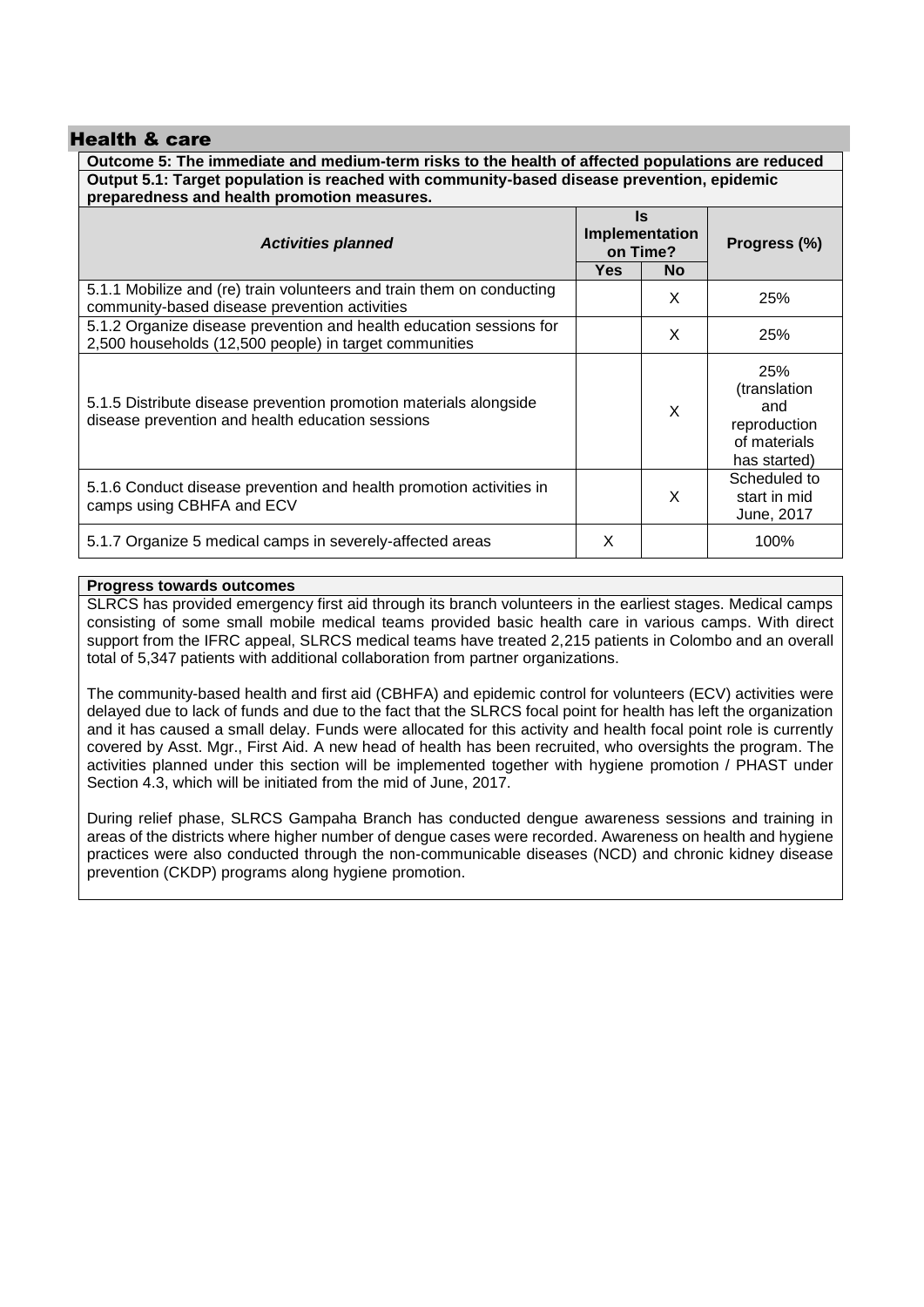# Restoring family links

| Outcome 6: Family links are restored whenever people are separated from, or without news of, their<br>loved ones because of the disaster                                   |                                  |           |              |
|----------------------------------------------------------------------------------------------------------------------------------------------------------------------------|----------------------------------|-----------|--------------|
| Output 6.1: Contacts are re-established between family members separated by the disaster.                                                                                  |                                  |           |              |
| <b>Activities planned</b>                                                                                                                                                  | Is<br>Implementation<br>on Time? |           | Progress (%) |
|                                                                                                                                                                            | <b>Yes</b>                       | <b>No</b> |              |
| 6.1.1 Facilitate communication for people in affected areas to re-<br>establish contact with their families                                                                | X                                |           | 100%         |
| 6.1.2 Active tracing is considered in support to persons who have not<br>succeeded in re-establishing contact with loved ones                                              | X                                |           | 100%         |
| 6.1.3 Measures are taken to identify and register vulnerable individuals<br>(minors, injured) without contact, to trace their families and facilitate their<br>return home | X                                |           | 100%         |
|                                                                                                                                                                            |                                  |           |              |

**Progress towards outcomes**

This activity has been completed and reported in Operations Update 2.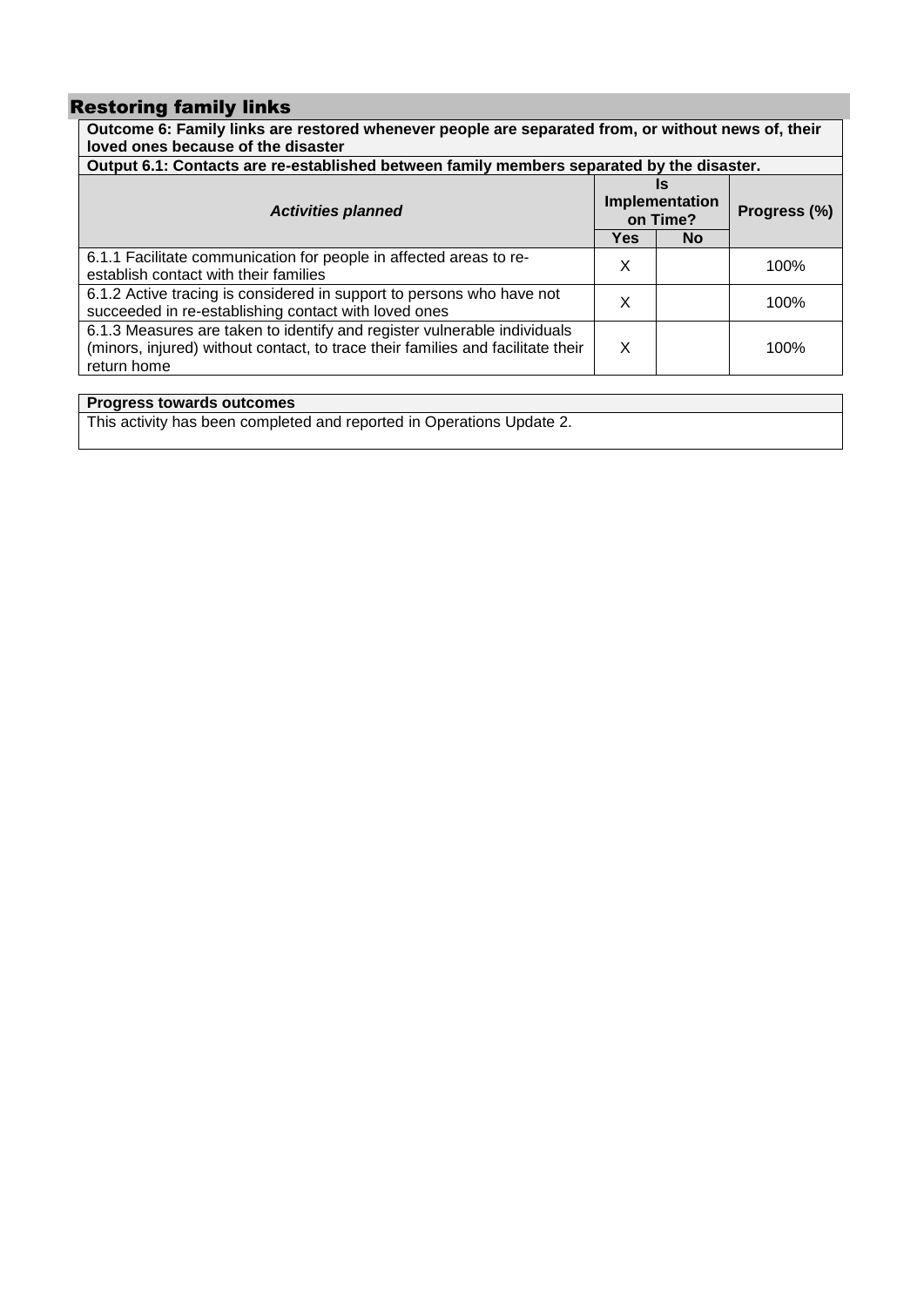| Institutional disaster response capacity enhancement                                                                     |                                         |           |                                                                                                 |  |
|--------------------------------------------------------------------------------------------------------------------------|-----------------------------------------|-----------|-------------------------------------------------------------------------------------------------|--|
| Outcome 7: National Society capacity to respond to disaster and crises is strengthened                                   |                                         |           |                                                                                                 |  |
| Output 7.1: SLRCS headquarters and branches have improved staffing and office facilities.                                |                                         |           |                                                                                                 |  |
| <b>Activities planned</b>                                                                                                | <b>Is</b><br>Implementation<br>on Time? |           | Progress (%)                                                                                    |  |
|                                                                                                                          | <b>Yes</b>                              | <b>No</b> |                                                                                                 |  |
| 7.1.1 Recruit project staff at the national headquarters and requesting<br>branches (if gaps are identified)             | X                                       |           | 100%                                                                                            |  |
| 7.1.2 Provide essential items and personal protective equipment to<br>the national headquarters and branches             | X                                       |           | 100%                                                                                            |  |
| Output 7.2: Capacity of SLRCS headquarters and branches to respond to disasters is strengthened                          |                                         |           |                                                                                                 |  |
| 7.2.1 Organize refresher training for SLRCS national and 5 branch<br>disaster response teams and 3 specialized trainings | X                                       |           | 100%                                                                                            |  |
| 7.2.2 Procure preposition preparedness stocks adequate to meet the<br>needs of 5,000 households (20,000 people)          | $\times$                                |           | 100%                                                                                            |  |
| 7.2.3 Procure 4 dingy rubber boats and 50 life jackets                                                                   | X                                       |           | 100%                                                                                            |  |
| 7.2.4 Specialized training on Assessment/ Boat Riding/ Camp<br>Management                                                | X                                       |           | 70%<br>(the last<br>specialised<br>training is<br>scheduled<br>for the<br>following<br>quarter) |  |

### Progress towards outcomes

### Output 7.1:

Recruitment of one Livelihood Officer and one Finance Officer is completed by SLRCS. IFRC completed recruitment of Operations Manager and deployed one RDRT. IFRC CCST office, Delhi provided interim support for the operations till the Ops. Manager was recruited. Essential items and personal protective equipment were procured and replenished by IFRC.

Recruitment of field officers for livelihood program in Colombo, Gampaha and Kegalle were completed. Recruitment of community mobilizers (7) for livelihood project was completed. Recruitment of community mobilizers (3) for DRR project was completed, who joined from January 2017.

### Output 7.2:

All procurement of pre-positioned stocks, the boats and accessories was complete. Only one specialised training is pending and is scheduled for the following quarter. SLRCS completed training sessions on Assessment in Colombo and Gampaha, Camp Management training in Kegalle and Boat Riding training in Galle.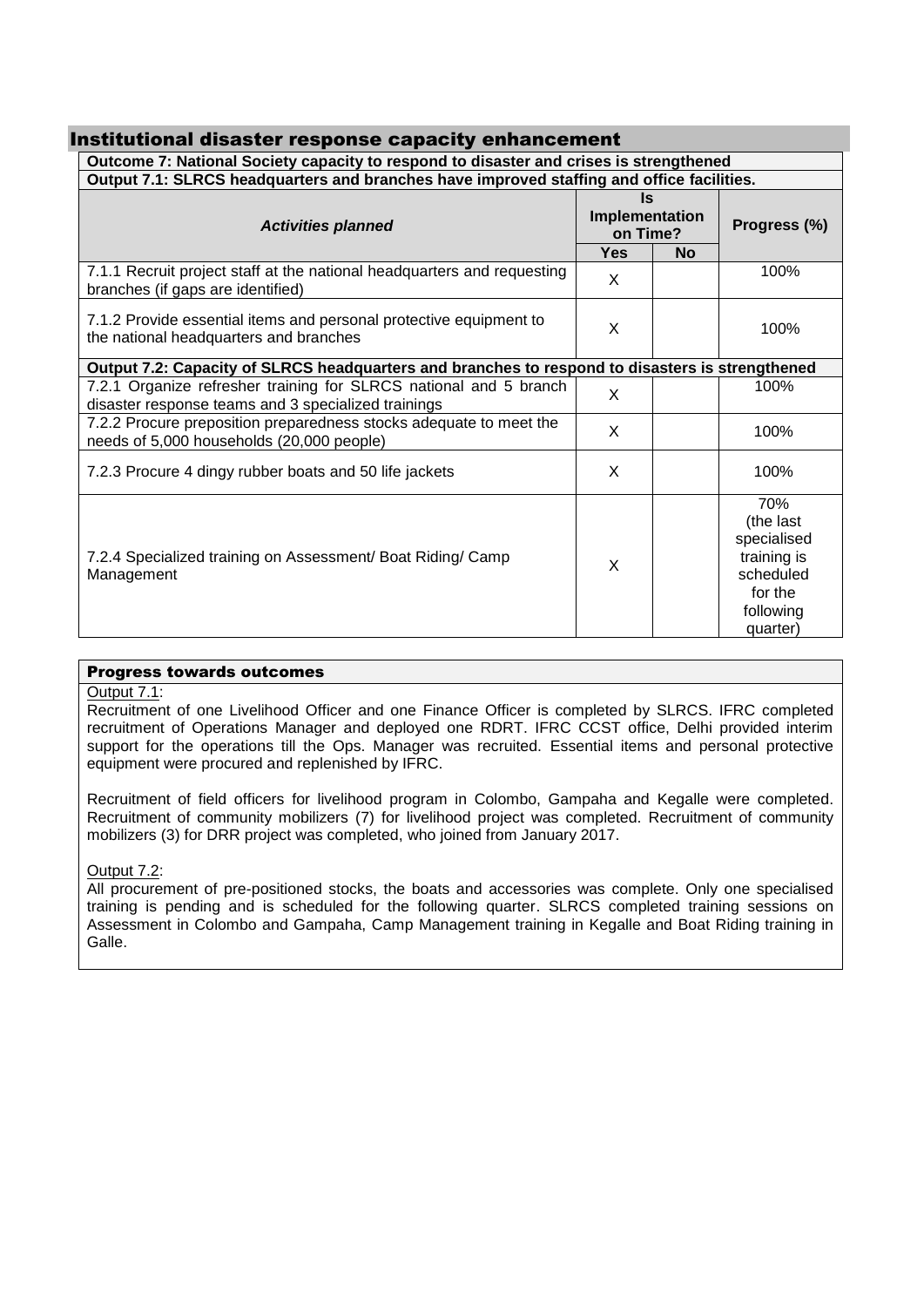### Disaster risk reduction

| Outcome 8: Community resilience to disasters is protected and restored                                                                                                                        |            |           |              |
|-----------------------------------------------------------------------------------------------------------------------------------------------------------------------------------------------|------------|-----------|--------------|
| Output 8.1: Target communities have improved knowledge and skills to assess risk, plan and                                                                                                    |            |           |              |
| implement disaster risks management measures.                                                                                                                                                 |            |           |              |
| Is<br>Implementation<br><b>Activities planned</b><br>on Time?                                                                                                                                 |            |           | Progress (%) |
|                                                                                                                                                                                               | <b>Yes</b> | <b>No</b> |              |
| 8.1.1 Ensure integration of risk reduction initiatives across all recovery<br>sectors                                                                                                         | X          |           | Ongoing      |
| 8.1.2 Conduct awareness raising sessions on preventable disaster<br>risks in target communities                                                                                               | x          |           | 80%          |
| 8.1.3 Provide group cash grants (CHF 2,500) for 50 rural committees<br>and schools to set up small projects including repair of damaged<br>irrigation canals and renovation of infrastructure | X          |           | Just started |

### Progress towards outcomes

Nine communities have been selected by SLRCS in three districts: Colombo, Kurunegala and Puttalam. Up to now they have completed stakeholders and community orientation, problem identification (based on VCA approach), prioritization, resilience planning, preparation of reports.

Kick off activities on cash transfer have now started and awareness training on disaster management. The mitigation activities were identified and preparation of estimates for requisitions are in progress.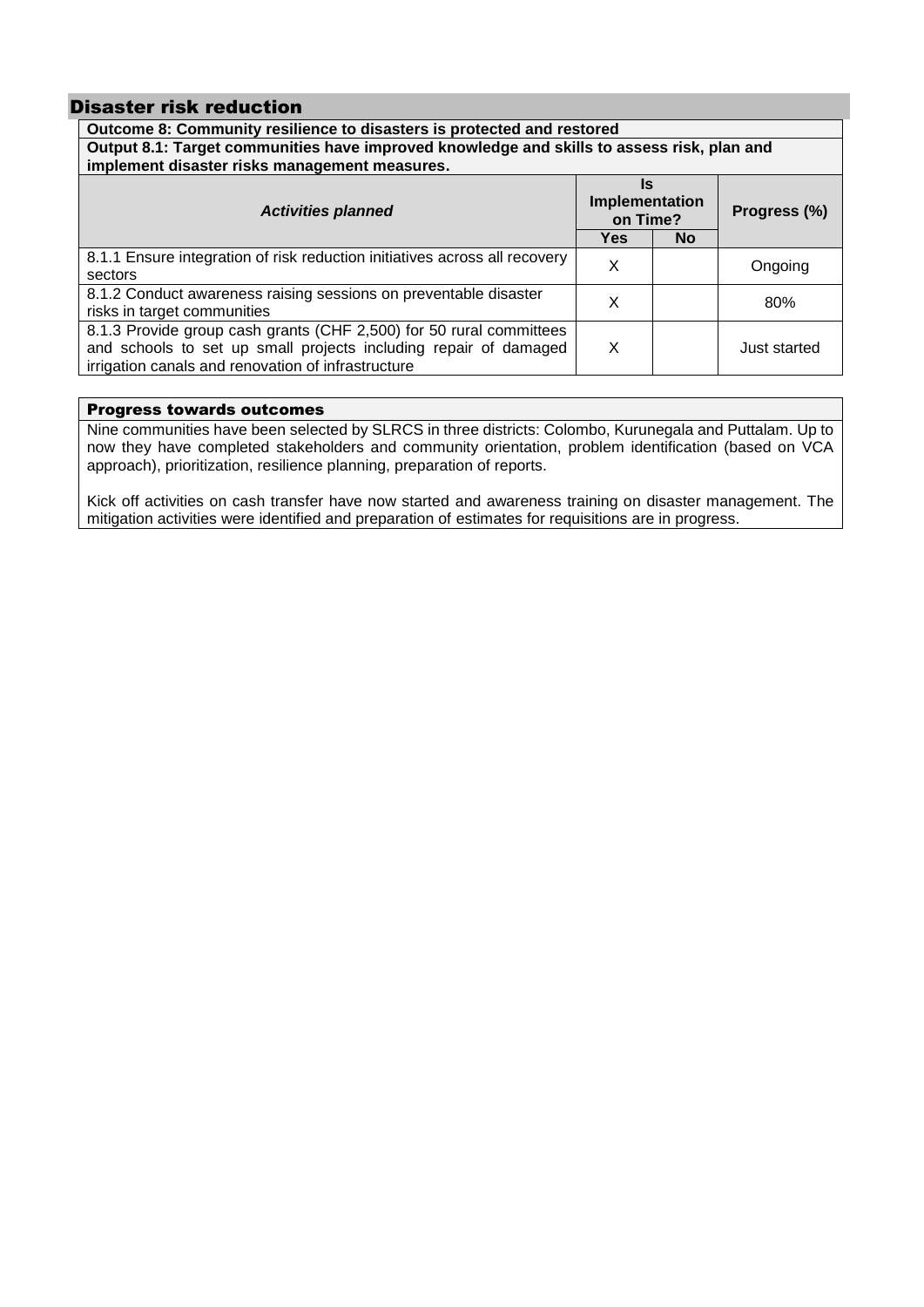### Quality programming / Areas common to all sectors

| Outcome 9: Continuous and detailed assessment and analysis is used to inform the design and<br>implementation of the operation                  |            |                                         |              |
|-------------------------------------------------------------------------------------------------------------------------------------------------|------------|-----------------------------------------|--------------|
| Output 9.1: Needs assessments are conducted and response plans updated according to findings.                                                   |            |                                         |              |
| <b>Activities planned</b>                                                                                                                       |            | <b>Is</b><br>Implementation<br>on Time? | Progress (%) |
|                                                                                                                                                 | <b>Yes</b> | <b>No</b>                               |              |
| 9.1.1. Mobilize staff and volunteers for assessments                                                                                            | X          |                                         | 100%         |
| 9.1.2. Undertake assessments to determine specific needs of<br>beneficiaries                                                                    | X          |                                         | 100%         |
| 9.1.3. Develop detailed response plans with activities that will meet<br>identified beneficiary needs                                           | X          |                                         | 100%         |
| Output 9.2: Additional assistance is considered where appropriate and incorporated into the plan<br>appropriate and incorporated into the plan. |            |                                         |              |
| 9.2.1. Ensure that any adjustments to initial plans are informed by<br>continuous assessment of needs                                           | X          |                                         | 100%         |
| 9.2.2. Conduct post-action surveys to determine the level of satisfaction<br>among beneficiaries                                                | X          |                                         | 100%         |
| Output 9.3: Mechanisms are in place to facilitate two-way communication with and ensure                                                         |            |                                         |              |
| transparency and accountability to affected people.                                                                                             |            |                                         |              |
| 9.3.1. Provide appropriate information, including on the scope and<br>content of projects, to affected people                                   | X          |                                         | Ongoing      |
| 9.3.2. Ensure that affected people can deliver feedback, report<br>complaints in confidence and that such are actioned by SLRCS                 | X          |                                         | Ongoing      |
| Output 9.4: Management of the operation is informed by an appropriate monitoring and evaluation<br>system.                                      |            |                                         |              |
| 9.4.1. Develop and utilize an appropriate M&E system for the operation                                                                          | X          |                                         | Ongoing      |

### **Progress towards outcomes**

Following the disaster declaration, SLRCS has activated its branches to do 24 hours rapid assessment and detailed assessments. On 21 and 22 May, a rapid assessment was conducted jointly with Disaster Management Centre, National Disaster Response Centre and World Food Programme in affected areas comprising safe locations. The aim here was to recognize the number of displaced persons and locate areas of people in camps and assess the situation and living standards of people in camps. 56 Red Cross volunteers participated. Detailed assessments for livelihoods was completed.

Beneficiaries satisfaction surveys were carried out. SLRCS has provided a contact line during radio commercial to invite the beneficiaries to communicate their feedback to the emergency room of SLRCS. Beneficiary communication mechanism was established at the camps.

Data collection and disaggregation's of data by gender and vulnerable was a challenge for the operation. Two staffs from Sri Lanka (one from SLRCS and one from IFRC) have been trained on collection and analysis of data through mobile phones using Open Data Kit (ODK). SLRCS will aim at establishing a data collection based on ODK in the following year due to budgetary constraints.

SLRCS coordinated with staffs from the local and district governments to conduct loss and damage assessment. It also included selection of beneficiaries for livelihood project, assessment and verification of data. The baseline data collection for livelihood program (household economic assessment) is complete and first instalment of livelihood grants were transferred to 575 families, currently work is in progress to transfer the second instalment. Staff based out of national headquarters of SLRCS facilitated developing plan of action for livelihood and DRR program in consultation with relevant government institutions, branch staff and volunteers and IFRC staff.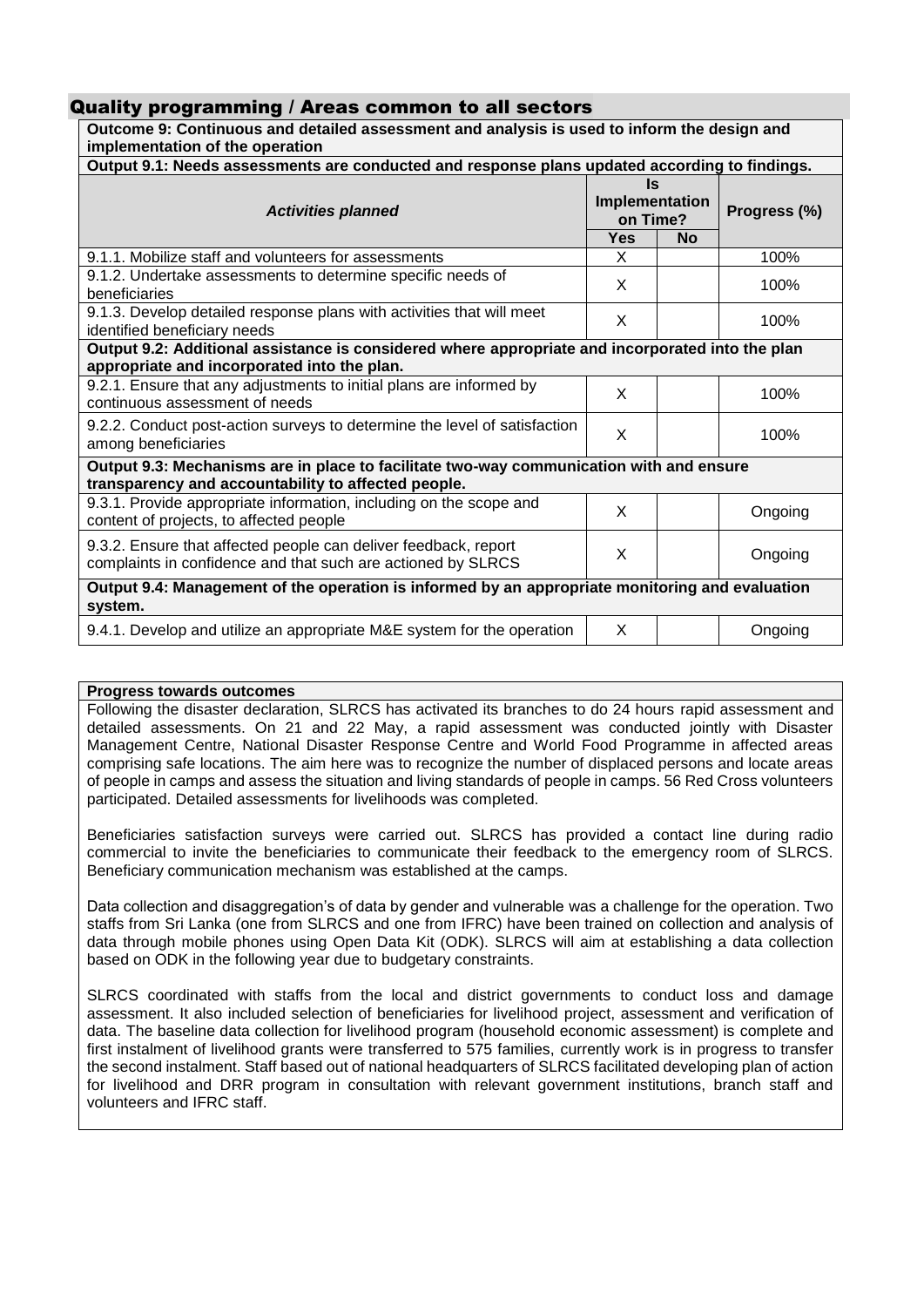# **Operational support services**

### Logistics and supply chain

Logistics and supply chain included procurement to replenish relief items required in this operation, customs clearance, fleet, storage and transport to distribution sites in accordance with the operation's requirements and aligned to IFRC's logistics standards, processes and procedures.

Logistics support has been provided following IFRC standard procedures to ensure efficient and timely delivery of these items for the success of the operation. NFIs dispatched from pre-positioned stocks of SLRCS have been replenished under this appeal. Local procurement was facilitated by the IFRC Country Office and SLRCS participated in the procurement process. All international procurement was carried out through IFRC Regional logistics unit (RLU) in Kuala Lumpur according to IFRC standard procedures.

SLRCS existing warehouses supported storage of relief items. Due to limited NS trucking capacity, trucks were rented from the local market to deliver relief items required in this operation and rental costs were covered under the emergency appeal. RLU in Kuala Lumpur has been providing technical support to the IFRC Sri Lanka office and SLRCS as per needed.

### Planning, monitoring, evaluation and reporting (PMER)

SLRCS oversees all operational, implementation, monitoring and evaluation, and reporting aspects of the present operation in the affected area through its country-wide network of branches and volunteers. IFRC, through APRO and CCST New Delhi, has been providing technical support in operation management to ensure the operation objectives are met. Additionally, IFRC provided technical support to the SLRCS for the preparation of EPOA and DREF request and updates. IFRC is also supporting SLRCS to develop a simple reporting format to track the implementation of the emergency plan of action.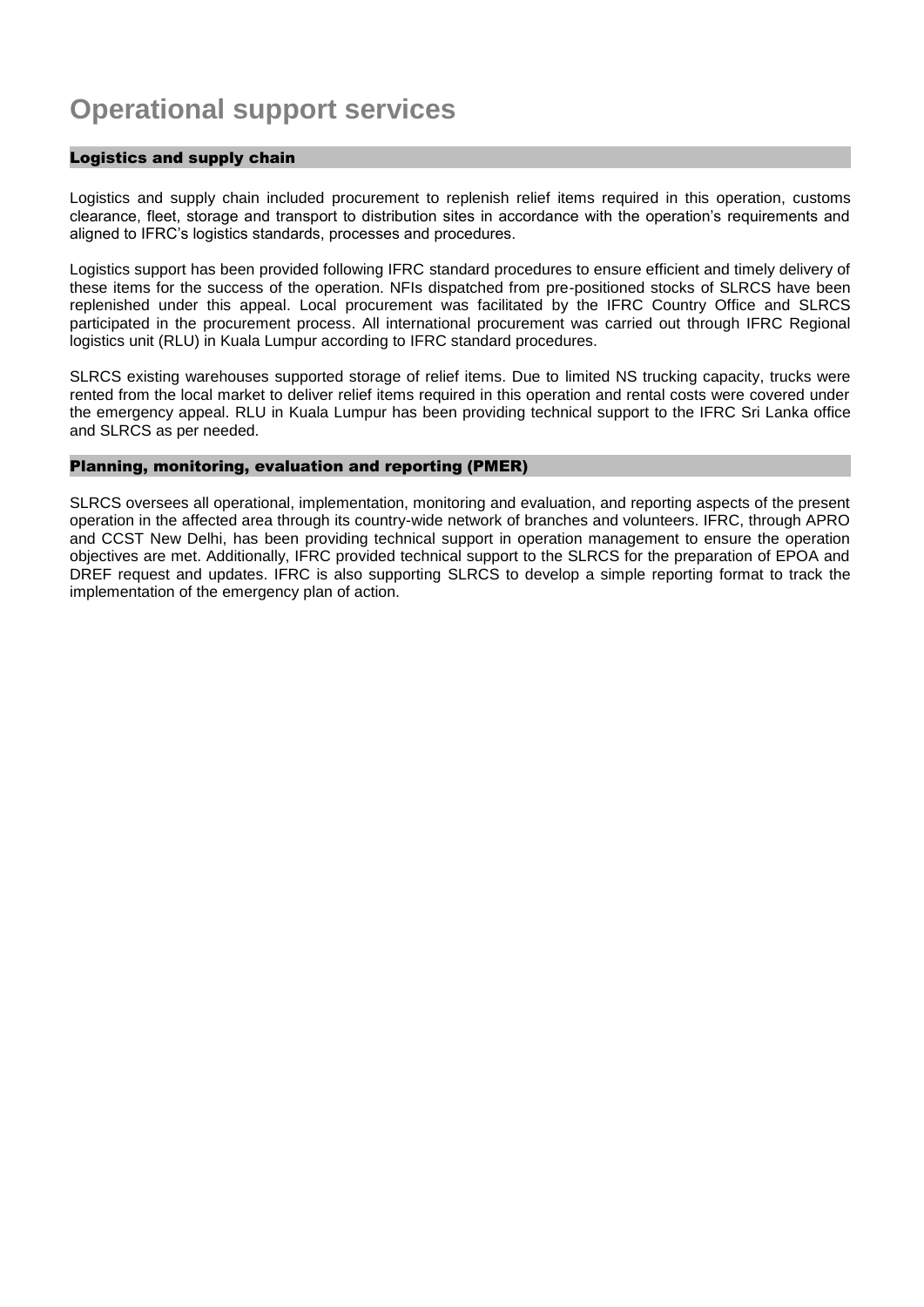| Reference                            | <b>Contact information</b>                                                                                           |
|--------------------------------------|----------------------------------------------------------------------------------------------------------------------|
| documents<br>$\overline{\mathsf{M}}$ | For further information specifically related to this operation please contact:                                       |
| Click here for:                      | <b>Sri Lanka Red Cross Society:</b><br>Neville Nanayakkara, director general; phone +94 7732 61444;                  |
| <b>Plans and</b>                     | email: neville.nanayakkara@redcross.lk                                                                               |
| reports                              | <b>IFRC country office, Sri Lanka:</b>                                                                               |
| Donor response                       | Gerhard Tauscher, operation manager; phone + 94 721779663;                                                           |
| Interim financial                    | email: gerhard.tauscher@ifrc.org                                                                                     |
|                                      | Radhika Fernando, senior programme manager; email: radhika.fernando@ifrc.org                                         |
|                                      | <b>IFRC CCST New Delhi:</b>                                                                                          |
|                                      | Leon Prop, head of CCST; phone +91 11 233 24203; email: leon.prop@ifrc.org                                           |
|                                      |                                                                                                                      |
|                                      | <b>IFRC Asia Pacific regional office:</b>                                                                            |
|                                      | Nelson Castano, head of disaster and crisis (DCPRR); email:                                                          |
|                                      | nelson.castano@ifrc.org                                                                                              |
|                                      | Mathieu Léonard, operations coordinator; mobile: +6019 620 0357;                                                     |
|                                      | email: mathieu.leonard@ifrc.org                                                                                      |
|                                      | Riku Assamaki, regional logistics coordinator; mobile: +6012 2989 752;<br>$\bullet$<br>email: riku.assamaki@ifrc.org |
|                                      | Queries on resource mobilizations and pledge; email: zonerm.asiapacific@ifrc.org                                     |
|                                      | Clarence Sim, PMER manager; email: clarence.sim@ifrc.org<br>$\bullet$                                                |
|                                      |                                                                                                                      |
|                                      | <b>IFRC Geneva:</b>                                                                                                  |
|                                      | Cristina Estrada, response and recovery lead; phone: +412 2730 4260;<br>$\bullet$                                    |
|                                      | email: cristina.estrada@ifrc.org                                                                                     |
|                                      | Susil Perera, response and recovery; phone: +412 2730 4247;                                                          |
|                                      | email: susil.perera@ifrc.org                                                                                         |

# How we work

All IFRC assistance seeks to adhere to the **Code of Conduct** for the International Red Cross and Red Crescent Movement and Non-Governmental Organizations (NGO's) in Disaster Relief and the **Humanitarian Charter and Minimum Standards in Humanitarian Response (Sphere**) in delivering assistance to the most vulnerable. The IFRC's vision is to inspire**, encourage, facilitate and promote at all times all forms of humanitarian activities** by National Societies, with a view to **preventing and alleviating human suffering**, and thereby contributing to the maintenance and promotion of human dignity and peace in the world.

The IFRC's work is guided by Strategy 2020 which puts forward three strategic aims:



Save lives, protect livelihoods, and strengthen recovery from disaster and crises.



Enable healthy and Safe living.



Promote SOCial inclusion and a culture of non-violence and peace.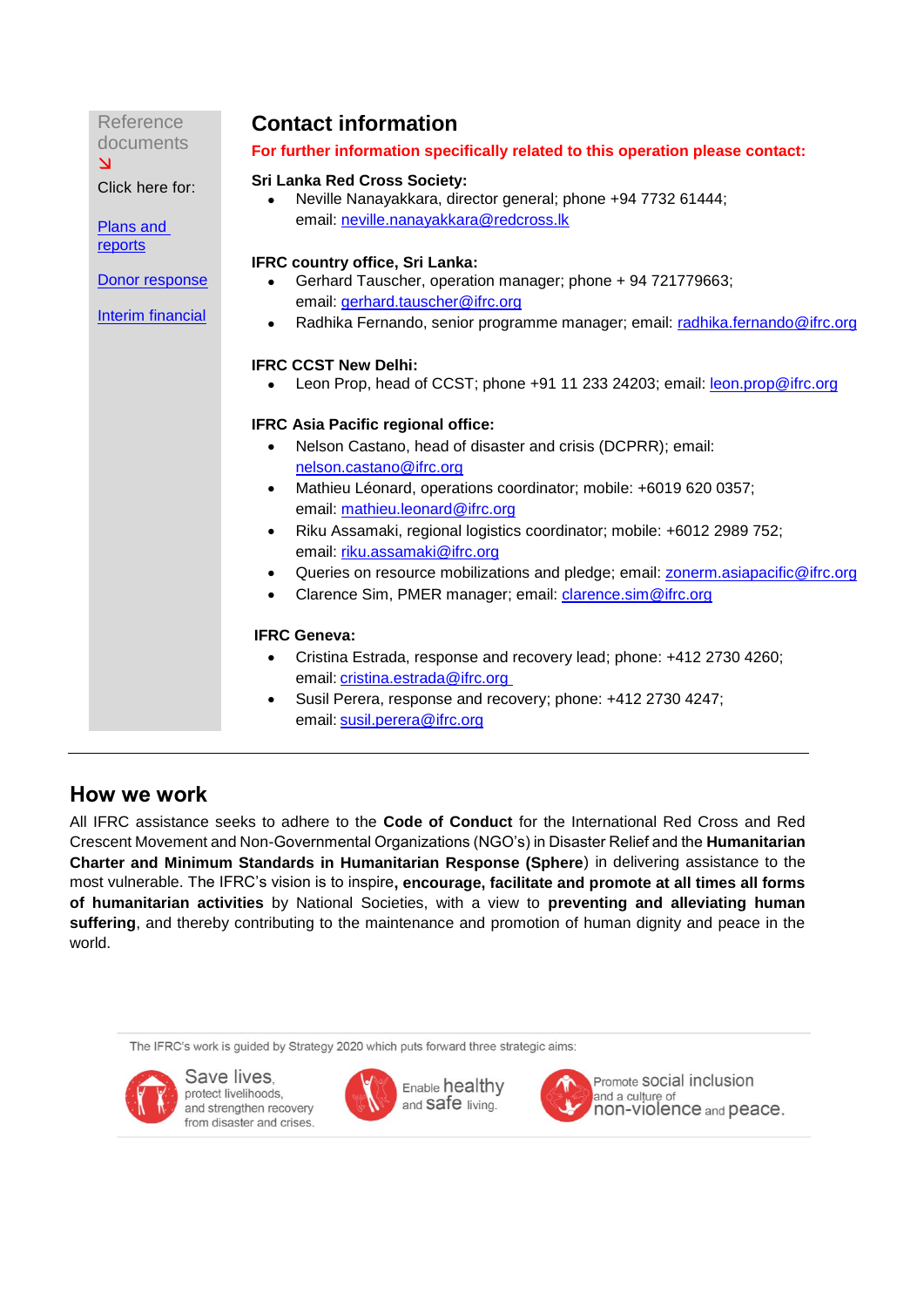### <span id="page-15-0"></span>**Disaster Response Financial Report**

MDRLK005 - Sri Lanka - Floods & Landslides Timeframe: 21 May 16 to 30 Nov 17

Appeal Launch Date: 24 May 16 Interim Report

| <b>Selected Parameters</b>            |         |                    |          |  |  |
|---------------------------------------|---------|--------------------|----------|--|--|
| Reporting Timeframe 2016/5-2017/5     |         | Programme MDRLK005 |          |  |  |
| Budget Timeframe 2016/5-2017/11       |         | Budget             | APPROVED |  |  |
| Split by funding source               |         | Project            | $\star$  |  |  |
| Subsector:                            | $\star$ |                    |          |  |  |
| All figures are in Swiss Francs (CHF) |         |                    |          |  |  |

# **I. Funding**

| . uu <u>y</u>                                                 | Raise<br>humanitarian<br>standards | <b>Grow RC/RC</b><br>services for<br>vulnerable<br>people | Strengthen RC/<br><b>RC</b> contribution<br>to development | Heighten<br>influence and<br>support for<br><b>RC/RC</b> work | Joint working<br>and<br>accountability | <b>TOTAL</b> | <b>Deferred</b><br>Income |
|---------------------------------------------------------------|------------------------------------|-----------------------------------------------------------|------------------------------------------------------------|---------------------------------------------------------------|----------------------------------------|--------------|---------------------------|
| A. Budget                                                     |                                    | 2,133,180                                                 | 1,489,509                                                  |                                                               |                                        | 3,622,689    |                           |
| <b>B. Opening Balance</b>                                     |                                    |                                                           |                                                            |                                                               |                                        |              |                           |
| Income                                                        |                                    |                                                           |                                                            |                                                               |                                        |              |                           |
| <b>Cash contributions</b>                                     |                                    |                                                           |                                                            |                                                               |                                        |              |                           |
| Cake Corporation                                              |                                    |                                                           | 9,745                                                      |                                                               |                                        | 9,745        |                           |
| China Red Cross, Hong Kong branch                             |                                    | 106,960                                                   | 25,953                                                     |                                                               |                                        | 132,913      |                           |
| European Commission - DG ECHO                                 |                                    |                                                           | 216,256                                                    |                                                               |                                        | 216,256      |                           |
| German Red Cross (from German Government*)                    |                                    |                                                           | 475.684                                                    |                                                               |                                        | 475,684      |                           |
| Japanese Red Cross Society                                    |                                    |                                                           | 94,136                                                     |                                                               |                                        | 94,136       |                           |
| <b>New Zealand Government</b>                                 |                                    |                                                           | 67,260                                                     |                                                               |                                        | 67,260       |                           |
| Red Cross of Monaco                                           |                                    |                                                           | 16,329                                                     |                                                               |                                        | 16,329       |                           |
| Swedish Red Cross                                             |                                    | 49.199                                                    | 76,228                                                     |                                                               |                                        | 125,427      |                           |
| The Canadian Red Cross Society (from Canadian<br>Government*) |                                    |                                                           | 118,706                                                    |                                                               |                                        | 118,706      |                           |
| The Netherlands Red Cross (from Netherlands<br>Government*)   |                                    | 122,586                                                   | 259,523                                                    |                                                               |                                        | 382,109      |                           |
| VERF/WHO Voluntary Emergency Relief                           |                                    |                                                           | 1,000                                                      |                                                               |                                        | 1,000        |                           |
| <b>C1. Cash contributions</b>                                 |                                    | 278,744                                                   | 1,360,820                                                  |                                                               |                                        | 1,639,564    |                           |
| Other Income                                                  |                                    |                                                           |                                                            |                                                               |                                        |              |                           |
| Sundry Income                                                 |                                    |                                                           | 419                                                        |                                                               |                                        | 419          |                           |
| C4. Other Income                                              |                                    |                                                           | 419                                                        |                                                               |                                        | 419          |                           |
| C. Total Income = SUM(C1C4)                                   |                                    | 278,744                                                   | 1,361,238                                                  |                                                               |                                        | 1,639,983    |                           |
| D. Total Funding = $B + C$                                    |                                    | 278,744                                                   | 1,361,238                                                  |                                                               |                                        | 1,639,983    |                           |

\* Funding source data based on information provided by the donor

## **II. Movement of Funds**

|                                    | Raise<br>humanitarian<br>standards | <b>Grow RC/RC</b><br>services for<br>vulnerable<br>people | <b>Strengthen RC/</b><br><b>RC</b> contribution<br>to development | Heighten<br>influence and<br>support for<br><b>RC/RC</b> work | Joint working<br>and<br>accountability | <b>TOTAL</b> | <b>Deferred</b><br>Income |
|------------------------------------|------------------------------------|-----------------------------------------------------------|-------------------------------------------------------------------|---------------------------------------------------------------|----------------------------------------|--------------|---------------------------|
| <b>B. Opening Balance</b>          |                                    |                                                           |                                                                   |                                                               |                                        |              |                           |
| C. Income                          |                                    | 278.744                                                   | 1,361,238                                                         |                                                               |                                        | 1,639,983    |                           |
| E. Expenditure                     |                                    | $-266.044$                                                | $-703,417$                                                        |                                                               |                                        | $-969.460$   |                           |
| F. Closing Balance = $(B + C + E)$ |                                    | 12,701                                                    | 657,822                                                           |                                                               |                                        | 670,523      |                           |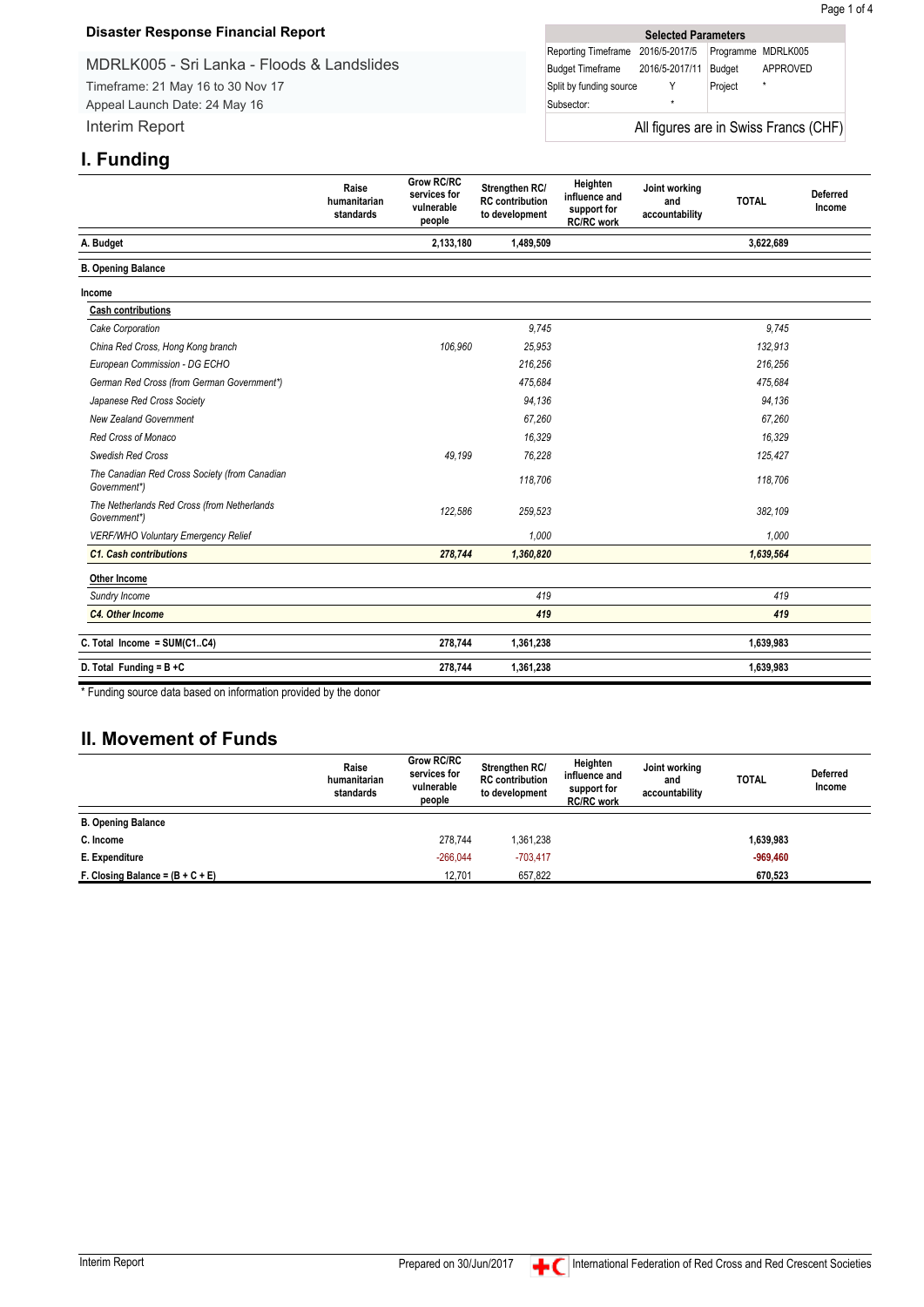### **Disaster Response Financial Report**

MDRLK005 - Sri Lanka - Floods & Landslides Timeframe: 21 May 16 to 30 Nov 17

Appeal Launch Date: 24 May 16 Interim Report

| <b>Selected Parameters</b>        |         |         |                                       |  |  |  |  |  |
|-----------------------------------|---------|---------|---------------------------------------|--|--|--|--|--|
| Reporting Timeframe 2016/5-2017/5 |         |         | Programme MDRLK005                    |  |  |  |  |  |
| Budget Timeframe 2016/5-2017/11   |         | Budget  | APPROVED                              |  |  |  |  |  |
| Split by funding source           |         | Project | $\star$                               |  |  |  |  |  |
| Subsector:                        | $\star$ |         |                                       |  |  |  |  |  |
|                                   |         |         | All figures are in Swiss Francs (CHF) |  |  |  |  |  |

## **III. Expenditure**

|                                                 | Expenditure   |                                    |                                                    |                                                     |                                                         |                                        |              |            |
|-------------------------------------------------|---------------|------------------------------------|----------------------------------------------------|-----------------------------------------------------|---------------------------------------------------------|----------------------------------------|--------------|------------|
| <b>Account Groups</b>                           | <b>Budget</b> | Raise<br>humanitarian<br>standards | Grow RC/RC<br>services for<br>vulnerable<br>people | Strengthen RC/<br>RC contribution<br>to development | Heighten<br>influence and<br>support for RC/<br>RC work | Joint working<br>and<br>accountability | <b>TOTAL</b> | Variance   |
|                                                 | Α             |                                    |                                                    |                                                     |                                                         |                                        | в            | A - B      |
| <b>BUDGET (C)</b>                               |               |                                    | 2,133,180                                          | 1,489,509                                           |                                                         |                                        | 3,622,689    |            |
| Relief items, Construction, Supplies            |               |                                    |                                                    |                                                     |                                                         |                                        |              |            |
| Shelter - Relief                                | 15,500        |                                    |                                                    | 29,778                                              |                                                         |                                        | 29,778       | $-14,278$  |
| Shelter - Transitional                          | 1,257,700     |                                    |                                                    |                                                     |                                                         |                                        |              | 1,257,700  |
| Clothing & Textiles                             | 116,500       |                                    |                                                    | 10,613                                              |                                                         |                                        | 10,613       | 105,887    |
| Water, Sanitation & Hygiene                     | 82,281        |                                    |                                                    | 3,329                                               |                                                         |                                        | 3,329        | 78,952     |
| Medical & First Aid                             | 44,632        |                                    |                                                    | 47,549                                              |                                                         |                                        | 47,549       | $-2,917$   |
| <b>Teaching Materials</b>                       |               |                                    |                                                    | 6,938                                               |                                                         |                                        | 6,938        | $-6,938$   |
| Utensils & Tools                                | 48,000        |                                    |                                                    | 47,475                                              |                                                         |                                        | 47,475       | 525        |
| Other Supplies & Services                       | 245,290       |                                    | 1,473                                              | 224,111                                             |                                                         |                                        | 225,584      | 19,706     |
| Cash Disbursment                                | 245,000       |                                    | 106,278                                            |                                                     |                                                         |                                        | 106,278      | 138,722    |
| <b>Total Relief items, Construction, Sup</b>    | 2,054,904     |                                    | 107,750                                            | 369,793                                             |                                                         |                                        | 477,544      | 1,577,360  |
| Land, vehicles & equipment                      |               |                                    |                                                    |                                                     |                                                         |                                        |              |            |
| Vehicles                                        |               |                                    |                                                    | 7,187                                               |                                                         |                                        | 7,187        | $-7,187$   |
| Computers & Telecom                             | 25,025        |                                    |                                                    | 4,489                                               |                                                         |                                        | 4,489        | 20,536     |
| Office & Household Equipment                    | 3,000         |                                    |                                                    |                                                     |                                                         |                                        |              | 3,000      |
| Total Land, vehicles & equipment                | 28,025        |                                    |                                                    | 11,675                                              |                                                         |                                        | 11,675       | 16,350     |
| Logistics, Transport & Storage                  |               |                                    |                                                    |                                                     |                                                         |                                        |              |            |
| Storage                                         | 7,200         |                                    |                                                    | 2,340                                               |                                                         |                                        | 2,340        | 4,860      |
| Distribution & Monitoring                       | 21,750        |                                    |                                                    | 2,569                                               |                                                         |                                        | 2,569        | 19,181     |
| Transport & Vehicles Costs                      | 98,560        |                                    | 1,565                                              | 11,922                                              |                                                         |                                        | 13,487       | 85,073     |
| <b>Logistics Services</b>                       | 1,400         |                                    |                                                    | 5,318                                               |                                                         |                                        | 5,318        | $-3,918$   |
| <b>Total Logistics, Transport &amp; Storage</b> | 128,910       |                                    | 1,565                                              | 22,149                                              |                                                         |                                        | 23,714       | 105,196    |
| Personnel                                       |               |                                    |                                                    |                                                     |                                                         |                                        |              |            |
| <b>International Staff</b>                      | 380,000       |                                    | 8,525                                              | 98,602                                              |                                                         |                                        | 107,126      | 272,874    |
| <b>National Staff</b>                           | 64,800        |                                    |                                                    | 2,131                                               |                                                         |                                        | 2,131        | 62,669     |
| National Society Staff                          | 184,950       |                                    | 12,142                                             | 8,616                                               |                                                         |                                        | 20,758       | 164,192    |
| Volunteers                                      | 40,375        |                                    | 953                                                | 145                                                 |                                                         |                                        | 1,098        | 39,277     |
| <b>Total Personnel</b>                          | 670,125       |                                    | 21,619                                             | 109,494                                             |                                                         |                                        | 131,114      | 539,011    |
| <b>Consultants &amp; Professional Fees</b>      |               |                                    |                                                    |                                                     |                                                         |                                        |              |            |
| Consultants                                     | 20,000        |                                    |                                                    |                                                     |                                                         |                                        |              | 20,000     |
| <b>Professional Fees</b>                        |               |                                    | 945                                                | 4,758                                               |                                                         |                                        | 5,704        | $-5,704$   |
| <b>Total Consultants &amp; Professional Fee</b> | 20,000        |                                    | 945                                                | 4,758                                               |                                                         |                                        | 5,704        | 14,296     |
| <b>Workshops &amp; Training</b>                 |               |                                    |                                                    |                                                     |                                                         |                                        |              |            |
| Workshops & Training                            | 66,600        |                                    | 4,366                                              | 15,240                                              |                                                         |                                        | 19,606       | 46,994     |
| <b>Total Workshops &amp; Training</b>           | 66,600        |                                    | 4,366                                              | 15,240                                              |                                                         |                                        | 19,606       | 46,994     |
| <b>General Expenditure</b>                      |               |                                    |                                                    |                                                     |                                                         |                                        |              |            |
| Travel                                          | 43,310        |                                    | 26                                                 | 19,496                                              |                                                         |                                        | 19,522       | 23,788     |
| Information & Public Relations                  | 52,143        |                                    | 845                                                | 7,686                                               |                                                         |                                        | 8,531        | 43,612     |
| Office Costs                                    | 1,750         |                                    | 3,420                                              | 6,929                                               |                                                         |                                        | 10,349       | $-8,599$   |
| Communications                                  | 8,100         |                                    | 170                                                | 689                                                 |                                                         |                                        | 858          | 7,242      |
| <b>Financial Charges</b>                        | 16,470        |                                    | 573                                                | $-13,490$                                           |                                                         |                                        | $-12,917$    | 29,387     |
| Other General Expenses                          | 179,832       |                                    | 11,287                                             | 37,538                                              |                                                         |                                        | 48,825       | 131,007    |
| Shared Office and Services Costs                | 131,418       |                                    | 50                                                 | 16,848                                              |                                                         |                                        | 16,898       | 114,520    |
| <b>Total General Expenditure</b>                | 433,023       |                                    | 16,371                                             | 75,696                                              |                                                         |                                        | 92,066       | 340,956    |
| <b>Operational Provisions</b>                   |               |                                    |                                                    |                                                     |                                                         |                                        |              |            |
| Operational Provisions                          |               |                                    | 96,707                                             | 46,366                                              |                                                         |                                        | 143,073      | $-143,073$ |
| <b>Total Operational Provisions</b>             |               |                                    | 96,707                                             | 46,366                                              |                                                         |                                        | 143,073      | $-143,073$ |